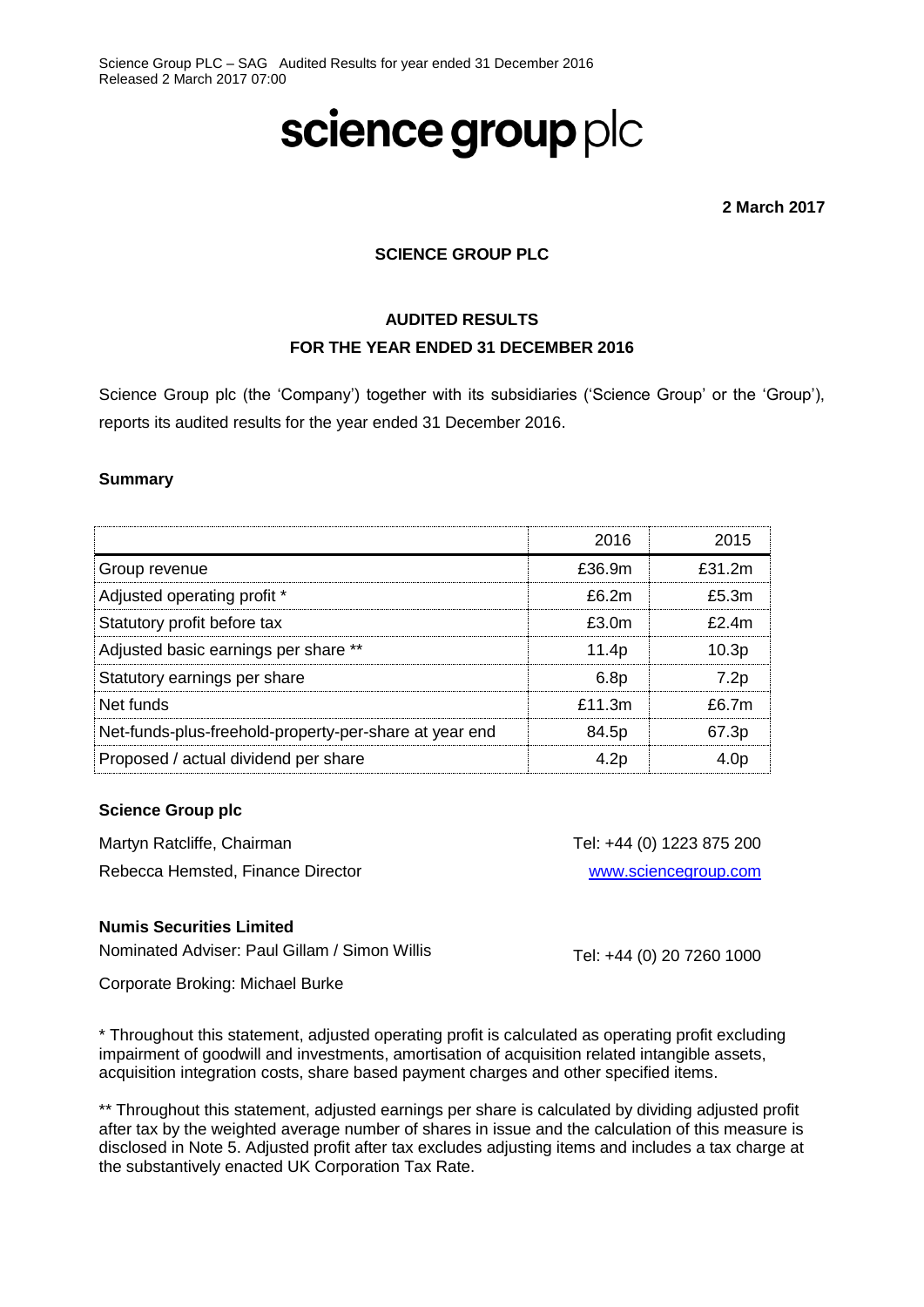#### **Chairman's Statement**

Science Group plc (the 'Company') together with its subsidiaries ('Science Group' or the 'Group') reports a further year of resilient operating performance for the year ended 31 December 2016, a period of successful consolidation of the 2015 acquisitions. Overall the Group maintained strong operating margins despite external market and economic factors, acquisition integration, business relocation and the inherent volatility associated with a project-based consultancy. The Group maintains a robust balance sheet with significant cash resources and freehold property assets.

#### **Financial Summary**

For the year ended 31 December 2016, Group revenue was £36.9 million (2015: £31.2 million) of which Core Business Services revenue was £34.2 million (2015: £28.7 million). Adjusted operating profit for the year ended 31 December 2016 was £6.2 million (2015: £5.3 million). Cash generated from operations was an exceptionally strong £11.6 million (2015: £5.2 million). While the Group financial performance benefitted from movements in foreign exchange rates, primarily in the second half of the year, the Board took the opportunity to invest some of this benefit to strengthen the Group for the future. (Adjusted operating profit and other Alternative Performance Measures used in this report are defined in the Finance Director's Report.)

The increase in statutory profit before tax to £3.0 million (2015: £2.4 million) was offset by an increase in the corporation tax charge to £0.2 million (2015: tax credit of £0.4 million) resulting in basic earnings per share ('EPS') of 6.8 pence (2015: 7.2 pence). It should be noted that the Group actually received a net cash inflow related to Corporation Tax due to historic losses carried forward and R&D tax credits. This difference between the calculated tax charge and actual cash inflow is expected to be repeated in the 2017 financial year following which a modest tax cash outflow is anticipated to commence. An alternative performance measure of adjusted basic EPS (defined in the Finance Director's Report) which applies consistent tax rates has increased by 11% to 11.4 pence (2015: 10.3 pence).

Cash balance at 31 December 2016 was £26.0 million (2015: £14.5 million) with net funds of £11.3 million (2015: £6.7 million) including bank debt of £14.7 million (2015: £7.8 million). The Group has significant freehold property assets which have a combined balance sheet carrying value of £21.9 million (2015: £20.9 million), providing not only excellent facilities for the Group's offices and laboratories, but also an asset base for securitisation of attractive long term debt which creates a cost-effective operating model. Net-funds-plus-freehold-property-per-share in issue increased by over 25% to 84.5 pence per share (2015: 67.3 pence per share), representing an exceptionally strong asset base for a scientific consultancy organisation.

#### **Business Overview**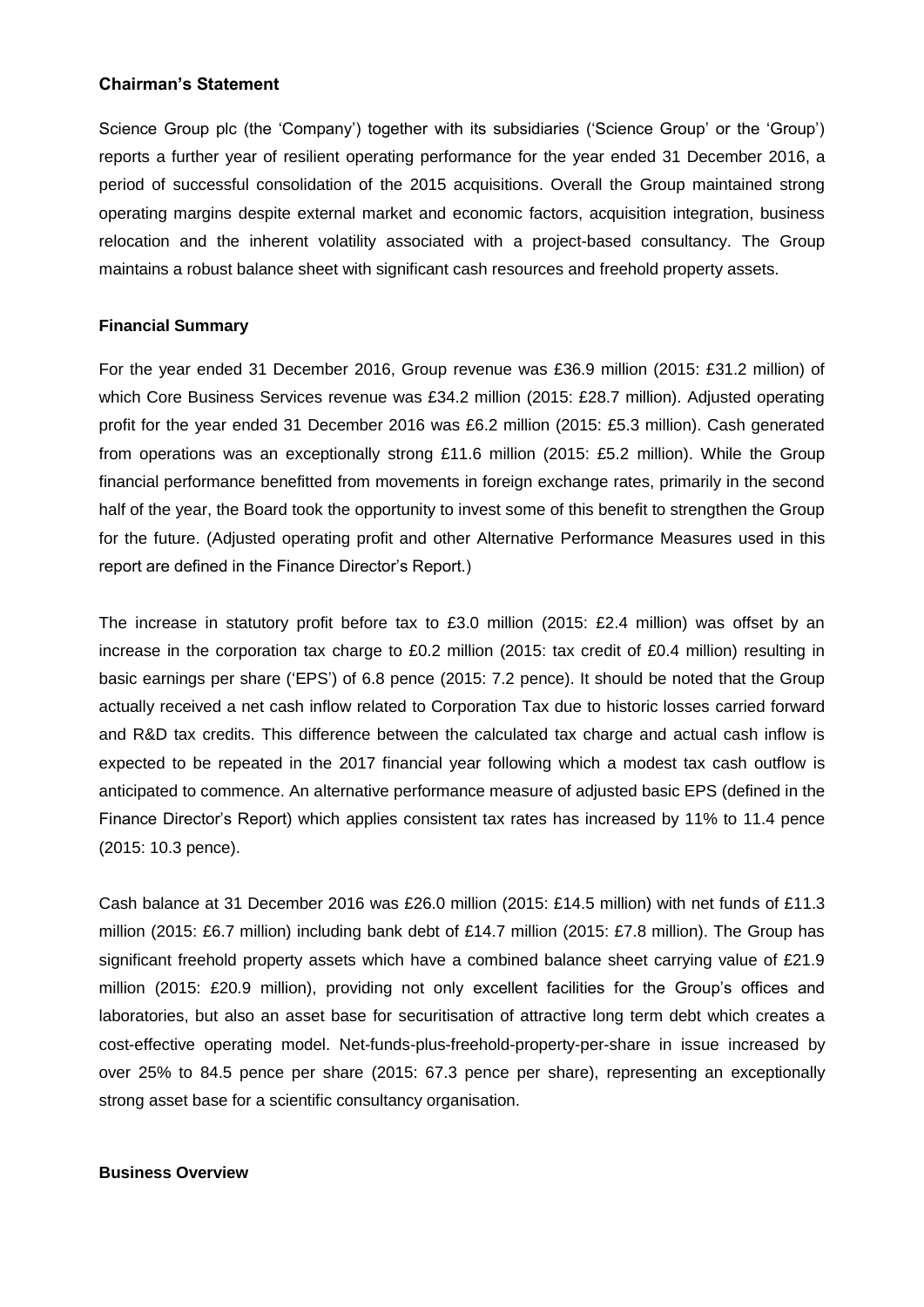Science Group plc provides outsourced science and technology based consultancy, advisory and product development services to a wide range of industries/markets. The majority of the Group's revenues are derived from projects operated on behalf of clients on a time and materials basis, although some smaller projects are undertaken on a fixed price model. The Group's operations are based at its freehold properties in Harston, near Cambridge (approx. 100,000 sq ft gross area) and Epsom, Surrey (approx. 50,000 sq ft gross area). The Group also has leasehold offices in London, Boston, Houston and San Francisco.

The Group's multi-sector exposure contributes to the resilience of its trading performance. The Medical sector, primarily derived from the original Sagentia business, had a challenging first half of the year but delivered a strong sales recovery in the second half of 2016. In fact, this reinvigorated sector entered the new year with the strongest order book for many years. In contrast, the Commercial sector of the Sagentia business delivered a strong performance throughout 2016 although some major projects were successfully completed during the second half. As a result, in aggregate, the Sagentia business has started 2017 broadly in line with 2016. As anticipated, the oil and gas market for both OTM Consulting advisory work and Sagentia product development proved challenging throughout the year.

The two 2015 acquisitions were both integrated successfully during 2016, with Oakland Innovation delivering a strong performance benefitting from its entrepreneurial approach within the umbrella infrastructure of the Group. Demand for high quality, technically robust, forward-looking analyses within global science/technology markets continued to be strong. Meanwhile, despite the disruption of the business relocation, Leatherhead Research exceeded the Board's expectations providing a significant profit contribution, before one-off costs, although the second half of the year was affected by post-referendum uncertainty and volatility within the UK retail sector. As the integration of Oakland Innovation and Leatherhead Research progressed, the synergistic opportunities from these acquisitions became more tangible. These synergies are progressively being realised by the marketing of horizontal technical capabilities into vertical market sectors where the Group has highly relevant industry expertise.

North America continues to be a major market for the Group accounting for 44% of Group Core Business revenue in 2016 (2015: 57%) while Europe (excluding the UK) accounted for 27% of Group Core Business revenue (2015: 18%). With Sterling remaining low, particularly relative to the US Dollar over the past decade, the Board has increased investment into the US market and has announced the opening of a new office in California, alongside the Group's existing US offices in Boston and Houston. These US offices are increasingly being staffed by experienced Science Group managers and provide a stronger platform for the Group's offerings into this key market.

#### **Corporate Matters**

The Group's freehold properties provide a more cost-effective and more flexible business operating model compared to a fully repairing leasehold, particularly for a business requiring scientific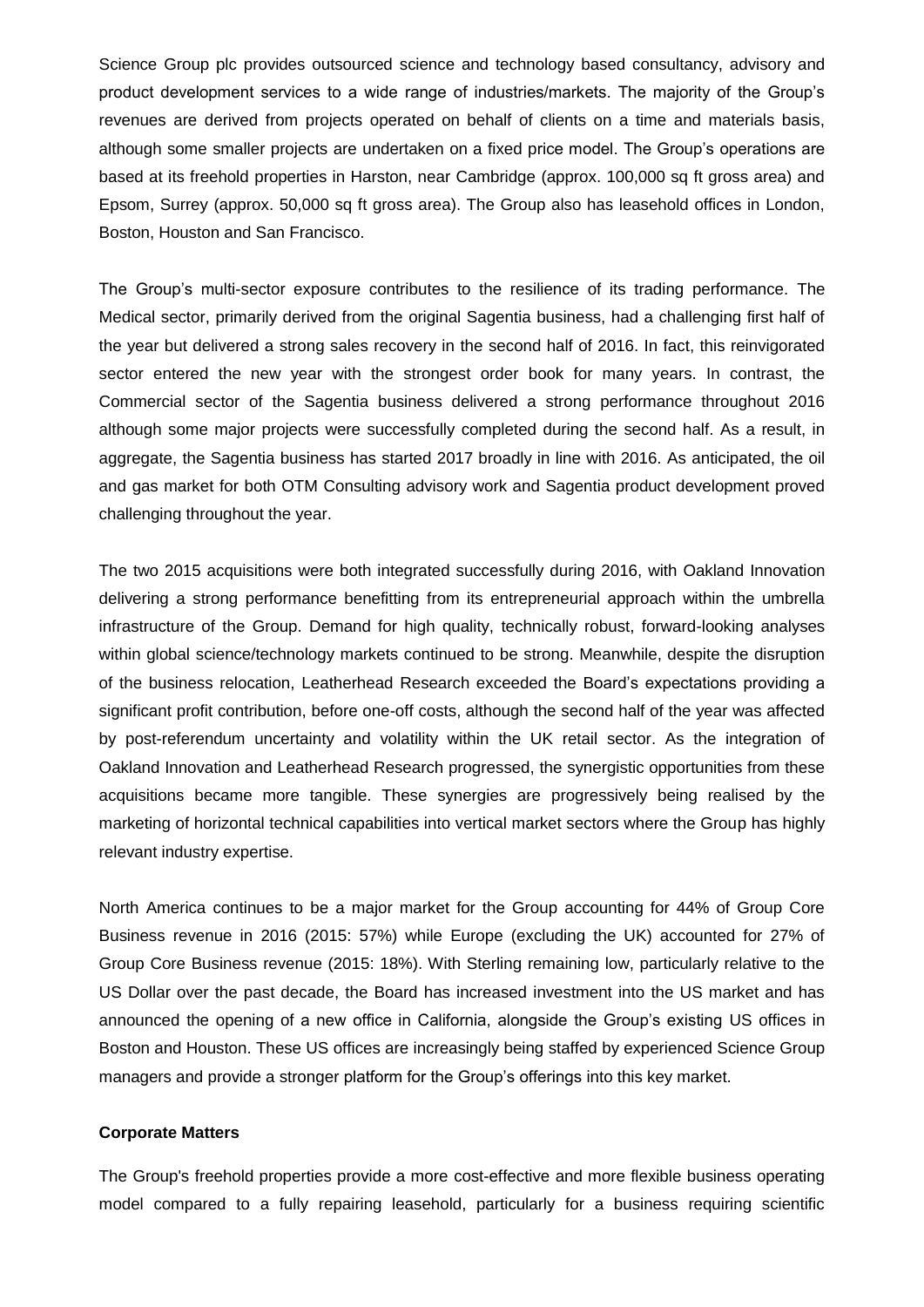laboratory facilities. With significant freehold property assets and the current low interest rates, the Board determined that a potential increase in both the amount and term of the Group's debt could benefit long term planning and corporate strategy implementation, particularly if this could be achieved without a material increase in the Group's financing risk profile. As a result, a new 10 year fixed term loan of £15 million was agreed during the year at a fixed effective rate of 3.5% throughout the 10 year term and, subject to certain conditions, no operating performance covenants. This financing model provides a fixed, low cost of capital to support the Group's medium term strategy.

During the year, the equity buy back programme was continued, purchasing a total of 2,115,000 shares at a total cost of £2.8 million and an average purchase price of 130p. As a result, at 31 December 2016, the Company had 39,328,794 ordinary shares in issue and held an additional 2,733,241 shares in treasury (2015: 41,060,006 with an additional 1,002,029 shares held in treasury). In addition, during the year the Remuneration Committee of the Board reviewed the Group share option programmes and implemented a significant rationalisation, reducing the number of share options granted at 31 December 2016 to 1.7 million (2015: 3.0 million) for a cash outlay of £0.6 million. In aggregate, the shares in issue (excluding treasury shares) and the outstanding share options were reduced by approximately 7% during the year.

Following the completion of the acquisition integration and the long term capital model, combined with another solid year of operating performance and excellent cash flow, the Board is proposing to increase the dividend by 5% to 4.2 pence per share (2015: 4.0 pence), at a total cost of £1.7 million (2015: £1.6 million) based on the number of shares in issue at 28 February 2017. Subject to shareholder approval at the Annual General Meeting ('AGM'), the dividend will be payable on 9 June 2017 to shareholders on the register at the close of business on 19 May 2017. As in previous years, the Board will also seek approval from shareholders at the AGM for authority to acquire up to 10% of the issued share capital of the Company so that, if deemed appropriate and in the best interests of shareholders, the Company may continue to make share purchases in the coming year. Due to the shareholding of the Chairman (34.1% at 28 February 2017), this authority will, as in previous years, be conditional on the passing of a general authority Panel waiver by shareholders and on Takeover Panel approval of a waiver of Rule 9 of the UK Code on Takeovers and Mergers.

#### **Summary**

In summary, the financial performance for the year was very satisfactory with continued strong adjusted operating margins and operating cash flow, enhanced by the devaluation of Sterling. Operationally, some market sectors were more challenging than the prior year and others were stronger, typical of the profile of a multi-sector, project-based consultancy Group. Diversification of market/industry sector revenue sources increases the resilience of the Group and this continues to be a key component of the Group's strategy.

The Board adopts a non-political position with regard to geopolitical events and considers its role to be to respond to such developments not to comment on or critique the relative merits. Following the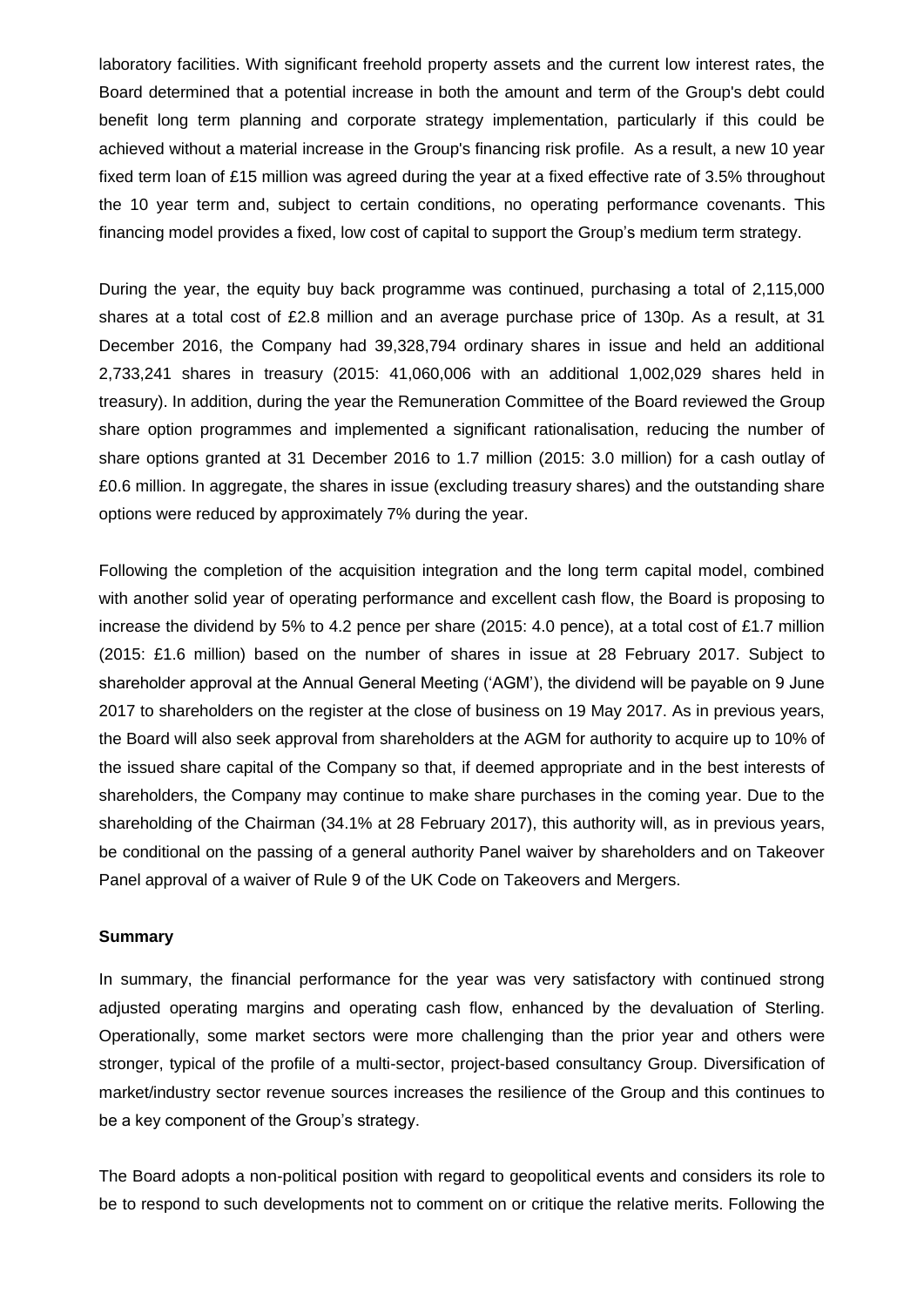UK referendum (now referred to as "Brexit") and the pending notification of Article 50, together with the political uncertainty (and potential ramifications) related to the forthcoming elections in the Netherlands, France and Germany during 2017, the Board remains cautious regarding the economic environment in Europe, whilst noting that 2016 saw a significant growth in the Group's revenue from the region. At the same time, reflecting the Group's historic contribution from North America, the weakness of Sterling relative to the US Dollar, and the potential economic stimuli implied by some of the anticipated policies of the new Washington Administration, the Board has responded rapidly in accelerating investment in the USA as demonstrated by the transfer of experienced senior managers to the geography and the decision to open a new operation in San Francisco.

Overall, Science Group plc continues to evolve with a capital structure and strong asset base reflecting the Board's medium term investment horizon and enabling the continued evaluation of both organic and acquisitive investment opportunities.

**Martyn Ratcliffe Chairman**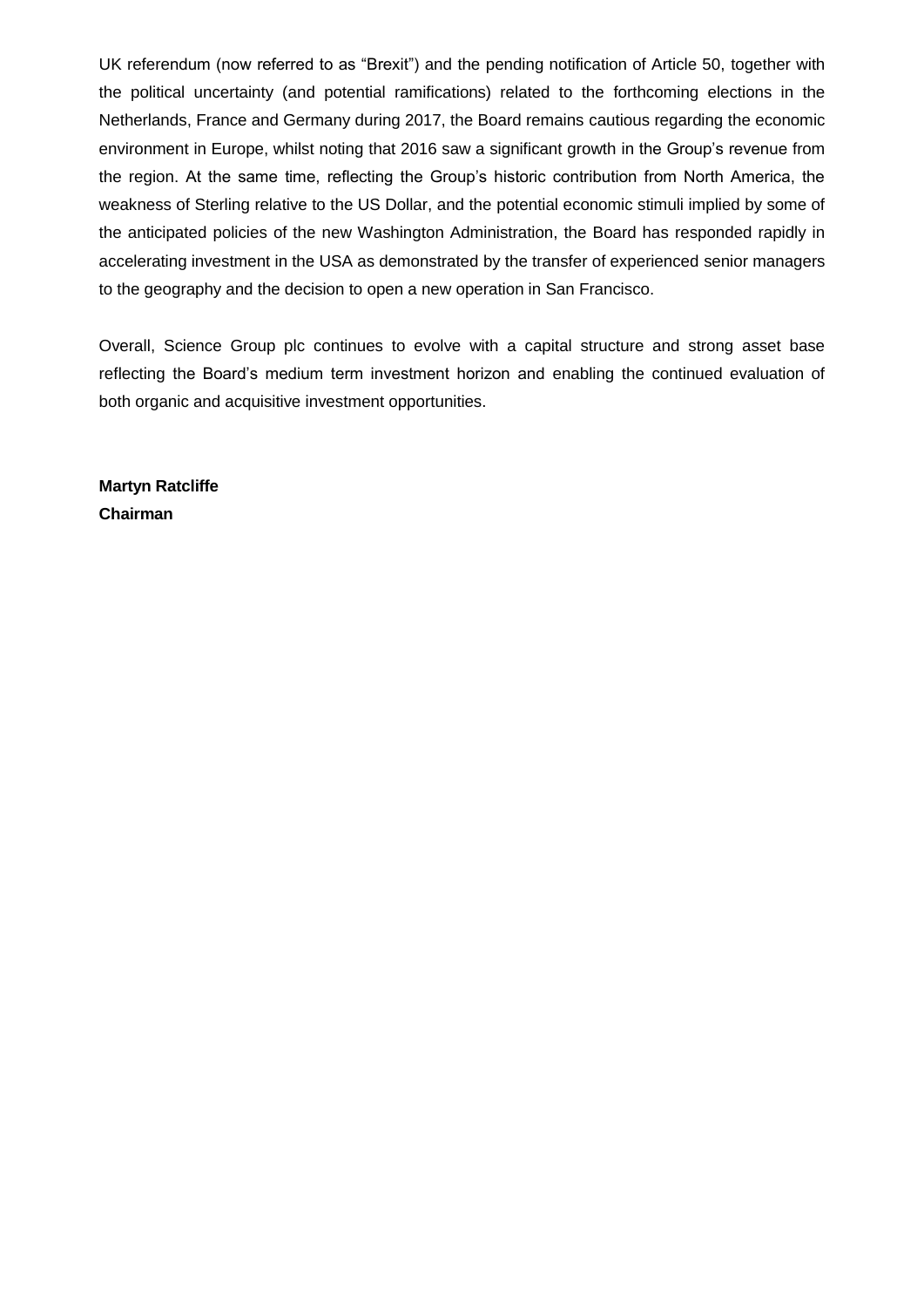# **Finance Director's Report**

In the year ended 31 December 2016, the Group generated revenue of £36.9 million (2015: £31.2) million). Revenue from Core Business activities, that is revenue derived from delivering projects and consultancy services and materials recharged on these projects, increased to £35.8 million (2015: £30.1 million) due to the full year increment from the 2015 acquisitions. This increase was offset by declines in revenues in 2016 primarily within the Oil and Gas sector and also within the Medical sector. Non-Core revenue, comprising property and associated services income derived from space let in the Harston Mill facility, was £1.1 million (2015: £1.1 million).

Adjusted operating profit increased to £6.2 million (2015: £5.3 million) benefitting from the favourable foreign exchange environment. Adjusted operating profit margin remained strong at 16.8% (2015: 17.1%). (Adjusted operating profit is an alternative profit measure that is calculated as operating profit excluding impairment of goodwill and investments, amortisation of acquisition related intangible assets, acquisition integration costs, share based payment charges and other specified items that meet the criteria to be adjusted. Refer to Note 1 for further information on this and other alternative performance measures).

Statutory operating profit of £3.4 million (2015: £2.7 million) included an impairment of goodwill attributable to OTM Consulting of £1.0 million (2015: £1.1 million) reflecting the challenging oil and gas market sector, and Leatherhead acquisition integration costs of £0.3 million (2015: £0.5 million). Statutory profit before tax was £3.0 million (2015: £2.4 million) and statutory profit after tax was £2.7 million (2015: £2.8 million), with the increase in statutory profit before tax offsetting the increase in corporation tax charge. Reflecting the full year weighting of share options exercised during 2015, statutory basic earnings per share ('EPS') was 6.8 pence (2015: 7.2 pence).

A significant proportion of the Group's revenue is denominated in US Dollars and Euros and changes in exchange rates can have a significant influence on the financial performance. In 2016, £12.4 million of the Group Core Business revenue was denominated in US Dollars (2015: £15.6 million) and £3.9 million of the Group Core Business revenue was denominated in Euros (2015: £2.4 million). The exchange rates during the year resulted in a revenue and operating profit benefit, when compared to the rates in effect during 2015, of £1.7 million and £1.5 million respectively. The Board determined to use some of this benefit to accelerate some strategic investment programmes. The Group continues to monitor the volatility of the exchange rate and to date has decided not to utilise foreign exchange hedging instruments.

At 31 December 2016, Science Group had £11.8 million (2015: £17.0 million) of tax losses carried forward of which £1.4 million (2015: £6.6 million) relate to trading losses which are anticipated to be used to offset future trading profits. Previously recognised trading tax losses of £4.4 million (2015: £3.8 million) were utilised in the current year and a prior period adjustment was recognised due to the actual losses utilised in 2015 being £0.8 million higher than estimated. The remaining tax losses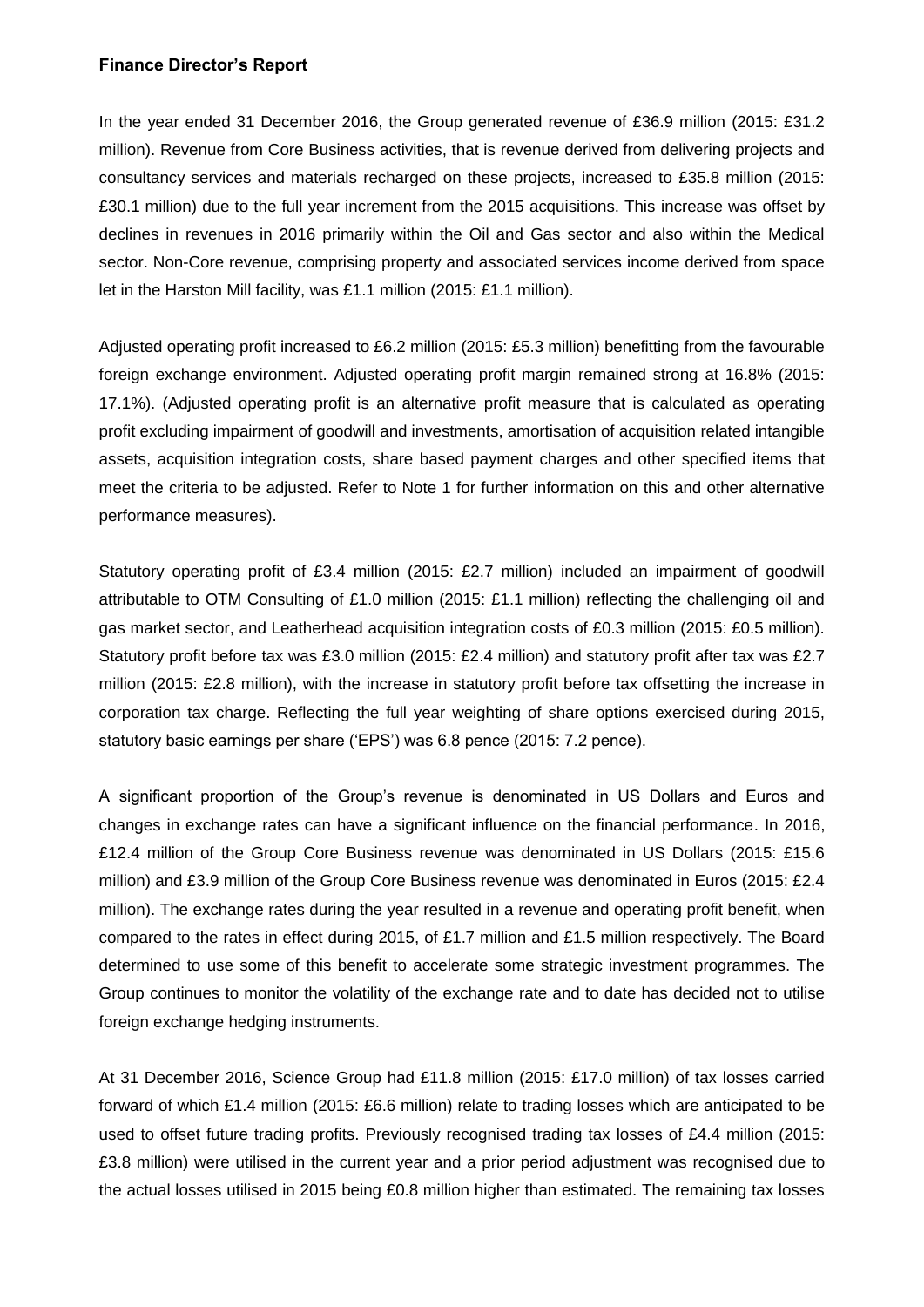of £10.4 million (2015: £10.4 million) have not been recognised as a deferred tax asset due to the low probability that these losses will be able to be utilised.

The tax charge in the Consolidated Income Statement includes a benefit for the Research and Development tax claim for the 2015 and 2016 financial years which reduced the corporation tax charge by £0.7 million (2015: £0.8 million relating to the 2013 and 2014 financial years). In future years, the R&D tax credit will be recognised in the year to which it relates and will therefore typically only represent a single year. The R&D tax credit and the deferred tax adjustments resulted in a tax charge in the Consolidated Income Statement of £0.2 million (2015: credit of £0.4 million).

The Board anticipates that, in view of the trading tax losses carried forward and the R&D tax credits, if the Group's profit profile remains similar to 2016, the Group will receive a net cash inflow for the next financial year after which a tax cash outflow is anticipated to commence. However, the effective tax rate is anticipated to remain below the nominal UK corporation tax rate due to the benefit of R&D tax credits.

The accounting treatment of the various tax effects explained above coupled with the full year weighting of share options exercised in 2015 have in aggregate resulted in basic earnings per share being reported at 6.8 pence (2015: 7.2 pence). In order to provide a measure that demonstrates the underlying value generated by the Group at a per share level, an adjusted earnings per share measure has been presented. Adjusted basic earnings per share, which excludes adjusting items and includes a corporation tax charge on adjusted profit before tax at the substantively enacted UK Corporation Tax Rate, increased by 11% to 11.4 pence (10.3 pence) in line with the increase in adjusted operating profit.

The Group's term loan with Lloyds Bank plc ('Lloyds') was due to expire in 2018. During the year, a new 10 year fixed term loan of £15 million was successfully negotiated, secured on the freehold properties at Harston and Epsom. Phased interest rate swaps hedge the loan resulting in a 10-year fixed effective interest rate of 3.5%, comprising a margin over 3 month LIBOR and the cost of the swap instruments to fix the interest rate over the 10 year period. (For comparison, the effective interest rate on the previous 5-year term loan, which was scheduled to expire in 2018, was approximately 3.9%. This loan has been repaid). The repayment profile of the loan is £1 million per annum over the term with the remaining £5 million repayable on expiry of the loan in 2026. One-off costs of £0.3 million were incurred arising from cancellation of the prior loan and associated swap, together with arrangement and legal fees associated with the new loan. The new term loan has no operating covenants as long as the Group net bank debt is less than £10 million. If this threshold is crossed, two conditions apply: a financial covenant, measured half-yearly on a 12 month rolling basis, such that annual EBITDA must exceed 1.25 times annual debt servicing (capital and interest); and a security covenant whereby the loan to value ('LTV') ratio of the securitised properties must remain below 75%. If either of these conditions are breached, a remedy period of 6 months is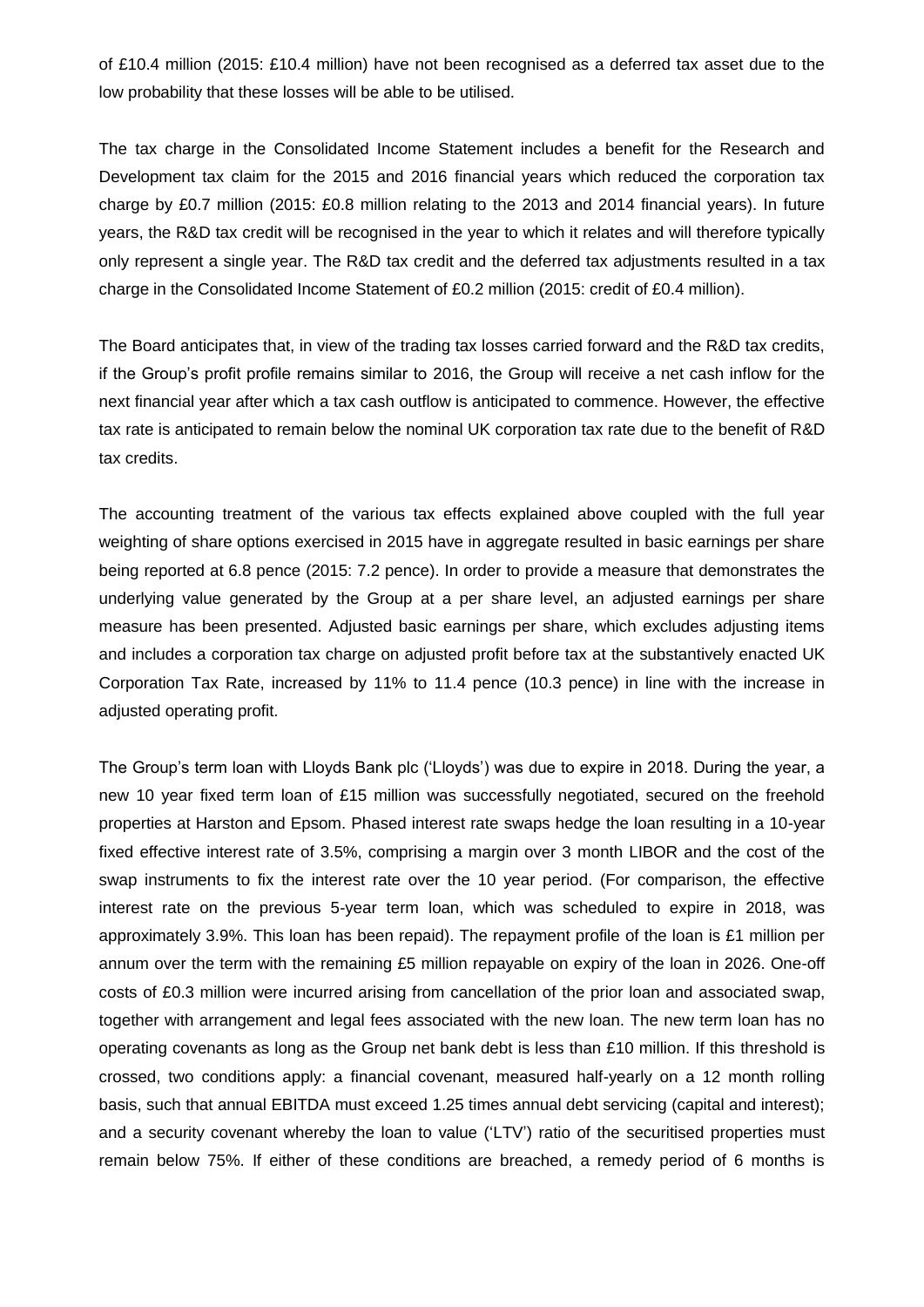provided, during which time the EBITDA or LTV condition can be remedied or the net bank debt can be reduced to less than £10 million.

The Group has adopted hedge accounting for the interest rate swap under IAS 39, Financial Instruments, and the gain on change in fair value of the interest rate swaps, net of tax, entered into in 2016 of £0.2 million (2015: £nil) was recognised directly within equity. The settlement of the previous interest rate swap with the release of the previously recognised liability has resulted in a net loss of £75,000 in the Consolidated Income Statement in the year ended 31 December 2016 (2015: gain of £62,000).

The Group has maintained its strong balance sheet with shareholders' funds at 31 December 2016 of £36.0 million equivalent to 91.5 pence per share in issue (2015: shareholders' funds of £37.2 million, equivalent to 90.8 pence per share in issue), reflecting the share buy-back, dividends, goodwill impairment and amortisation of acquisition related intangible assets. This includes the Group's freehold properties in Harston, near Cambridge and in Epsom, Surrey, held on the balance sheet at an aggregate value of £21.9 million (2015: £20.9 million).

The gross cash position at 31 December 2016 was £26.0 million (2015: £14.5 million) and net funds were £11.3 million (2015: £6.7 million). The refinancing resulted in an increase in gross cash of £7.8 million with cash generated from operations of £11.6 million (2015: £5.2 million) including a VAT rebate of £1.5 million relating to the property purchase in 2015 and a beneficial working capital movement from project cash flow timing. Working capital management during the year continued to be a focus with debtor days of 42 days at 31 December 2016 (2015: 47 days).

The Group invested £2.4 million (2015: £7.9 million) in property, plant and equipment which was primarily relating to the development of the property in Epsom, Surrey and the net cash outflow related to the dividend, share buyback programme and share option exercises (including rationalisation programme) was £4.7 million (2015: £0.6 million). Net-funds-plus-freehold-propertyper-share in issue, an alternative performance measure (which is calculated by dividing cash and cash equivalents less borrowings plus freehold land and buildings by the number of shares in issue at the balance sheet date) has increased by 26% to 84.5 pence per share (2015: 67.3 pence per share) reflecting the cash generated from operations and the effect of the share buyback programme.

**Rebecca Hemsted Finance Director**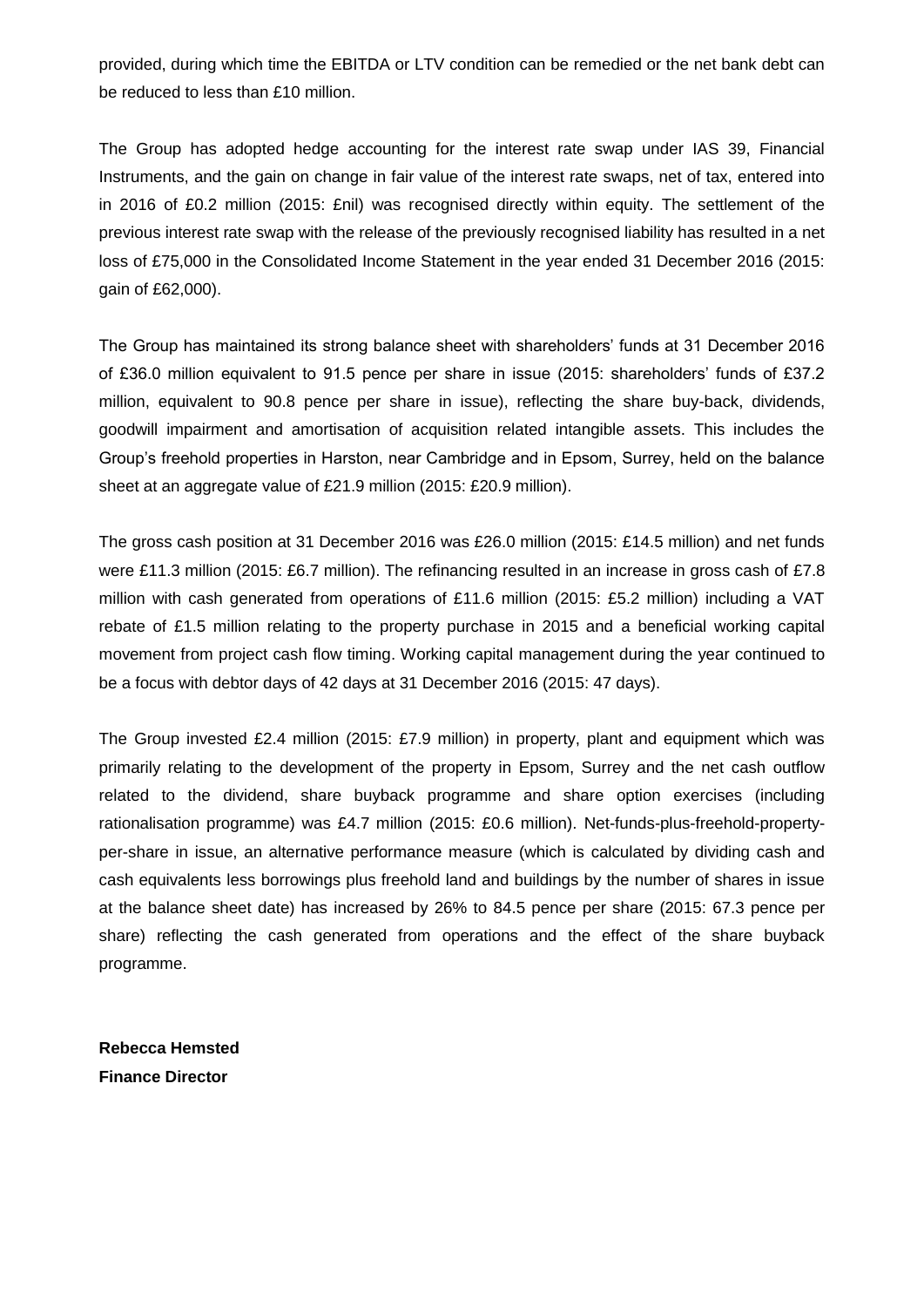# **Consolidated Income Statement For the year ended 31 December 2016**

|                                                                  | <b>Note</b>    | 2016     | 2015              |
|------------------------------------------------------------------|----------------|----------|-------------------|
|                                                                  |                | £000     | £000              |
|                                                                  |                |          |                   |
| Revenue                                                          | $\overline{2}$ | 36,899   | 31,220            |
| Operating expenses                                               |                | (30,683) | (25,896)          |
| <b>Adjusted operating profit</b>                                 |                | 6,216    | 5,324             |
| Amortisation and impairment of intangible assets                 |                | (1, 857) | (1,660)           |
| Impairment of other investments                                  |                | (50)     |                   |
| Acquisition integration costs                                    |                | (317)    | (534)             |
| Share based payment charge                                       |                | (597)    | (452)             |
| <b>Operating profit</b>                                          | $\overline{2}$ | 3,395    | 2,678             |
| Finance income                                                   |                | 2        | 88                |
| Finance costs                                                    |                | (429)    | (326)             |
| Profit before income tax                                         |                | 2,968    | 2,440             |
| Income tax (charge) / credit                                     | 3              | (219)    | 368               |
| Profit for the year                                              |                | 2,749    | 2,808             |
|                                                                  |                |          |                   |
| Profit for the year attributable to equity holders of the parent |                | 2,749    | 2,808             |
|                                                                  |                |          |                   |
| Earnings per share                                               |                |          |                   |
| Earnings per share from continuing operations (basic)            | 5              | 6.8p     | 7.2p              |
| Earnings per share from continuing operations (diluted)          | 5              | 6.6p     | 6.8p              |
| Adjusted earnings per share from continuing operations (basic)   | 5              | 11.4p    | 10.3 <sub>p</sub> |
| Adjusted earnings per share from continuing operations (diluted) | 5              | 11.1p    | 9.9 <sub>p</sub>  |

# **Consolidated Statement of Comprehensive Income For the year ended 31 December 2016**

|                                                                   | 2016  | 2015  |
|-------------------------------------------------------------------|-------|-------|
|                                                                   | £000  | £000  |
|                                                                   |       |       |
| <b>Profit for the year</b>                                        | 2,749 | 2,808 |
| Other comprehensive income                                        |       |       |
| Items that will or may be reclassified to profit or loss:         |       |       |
| Fair value gain on interest rate swap, net of tax                 | 197   |       |
| Exchange differences on translating foreign operations            | 30    | 70    |
| Other comprehensive income for the year                           | 227   | 70    |
| Total comprehensive income for the year                           | 2,976 | 2,878 |
|                                                                   |       |       |
|                                                                   |       |       |
| Total comprehensive income for the year attributable to owners of | 2,976 | 2,878 |
| the parent                                                        |       |       |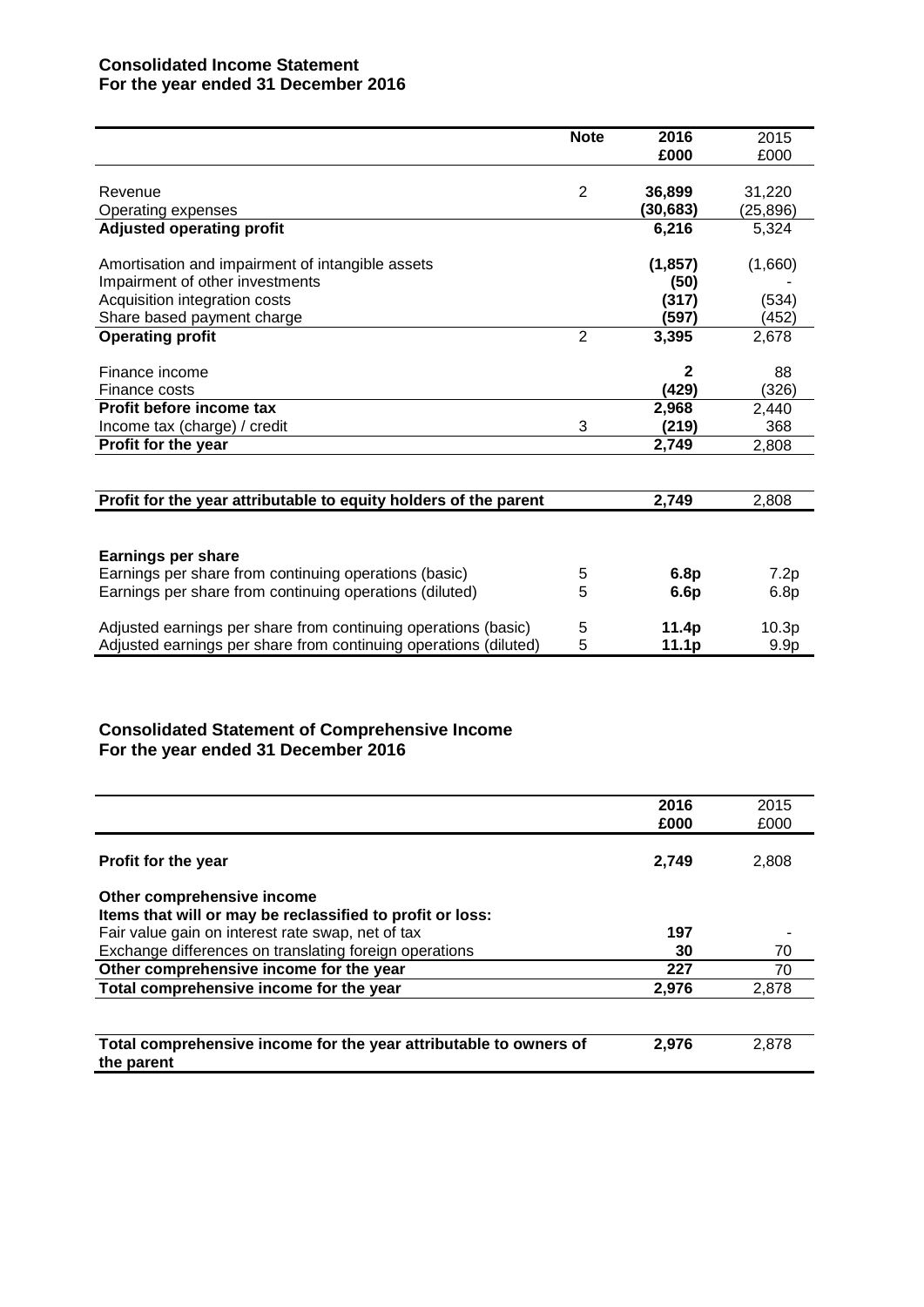# **Consolidated Statement of Changes in Shareholders' Equity For the year ended 31 December 2016**

|                                            | <b>Issued</b><br>capital | <b>Share</b><br>premium | <b>Treasury</b><br>stock | Merger<br>reserve | <b>Translation</b><br>reserve | Share<br>based<br>payment<br>reserve | <b>Retained</b><br>earnings | Total-<br><b>Shareholders</b><br>funds |
|--------------------------------------------|--------------------------|-------------------------|--------------------------|-------------------|-------------------------------|--------------------------------------|-----------------------------|----------------------------------------|
|                                            | £000                     | £000                    | £000                     | £000              | £000                          | £000                                 | £000                        | £000                                   |
| Balance at 1 January 2015                  | 421                      | 7,806                   | (4, 438)                 | 10,343            | 238                           | 1,907                                | 17,172                      | 33,449                                 |
| Purchase of own shares                     |                          |                         | (575)                    |                   |                               |                                      |                             | (575)                                  |
| Acquisition of Oakland Innovation Limited  |                          | 424                     | 940                      |                   |                               |                                      |                             | 1,364                                  |
| Issue of shares out of treasury stock      |                          |                         | 2,858                    |                   |                               |                                      | (1,400)                     | 1,458                                  |
| Dividends paid                             |                          |                         |                          |                   |                               |                                      | (1,527)                     | (1,527)                                |
| Share based payment charge                 |                          |                         |                          |                   |                               | 452                                  |                             | 452                                    |
| Deferred tax on share based payment        |                          |                         |                          |                   |                               |                                      | (268)                       | (268)                                  |
| transactions                               |                          |                         |                          |                   |                               |                                      |                             |                                        |
| <b>Transactions with owners</b>            | $\blacksquare$           | 424                     | 3,223                    | $\blacksquare$    | ٠                             | 452                                  | (3, 195)                    | 904                                    |
| Profit for the year                        |                          |                         |                          |                   |                               |                                      | 2,808                       | 2,808                                  |
| Other comprehensive income:                |                          |                         |                          |                   |                               |                                      |                             |                                        |
| Exchange differences on translating        |                          |                         |                          |                   | 70                            |                                      |                             | 70                                     |
| foreign operations                         |                          |                         |                          |                   |                               |                                      |                             |                                        |
| Total comprehensive income for the         |                          |                         |                          |                   | 70                            |                                      | 2,808                       | 2,878                                  |
| year                                       |                          |                         |                          |                   |                               |                                      |                             |                                        |
|                                            |                          |                         |                          |                   |                               |                                      |                             |                                        |
| Balance at 31 December 2015                | 421                      | 8,230                   | (1, 215)                 | 10,343            | 308                           | 2,359                                | 16,785                      | 37,231                                 |
| Balance at 1 January 2016                  | 421                      | 8,230                   | (1, 215)                 | 10,343            | 308                           | 2,359                                | 16,785                      | 37,231                                 |
| Purchase of own shares                     |                          |                         | (2,757)                  |                   |                               |                                      |                             | (2,757)                                |
| Issue of shares out of treasury stock      |                          |                         | 364                      |                   |                               |                                      | (83)                        | 281                                    |
| Equity interest of cancelled share options |                          |                         |                          |                   |                               | (361)                                |                             | (361)                                  |
| Dividends paid                             |                          |                         |                          |                   |                               |                                      | (1,646)                     | (1,646)                                |
| Share based payment charge (note 11)       |                          |                         |                          |                   |                               | 353                                  |                             | 353                                    |
| Deferred tax on share based payment        |                          |                         |                          |                   |                               |                                      | (74)                        | (74)                                   |
| transactions                               |                          |                         |                          |                   |                               |                                      |                             |                                        |
| <b>Transactions with owners</b>            |                          | $\blacksquare$          | (2, 393)                 | $\blacksquare$    | ٠                             | (8)                                  | (1, 803)                    | (4, 204)                               |
| Profit for the year                        |                          |                         |                          |                   |                               |                                      | 2,749                       | 2,749                                  |
| Other comprehensive income:                |                          |                         |                          |                   |                               |                                      |                             |                                        |
| Fair value gain on interest rate swap      |                          |                         |                          |                   |                               |                                      | 197                         | 197                                    |
| Exchange differences on translating        |                          |                         |                          |                   | 30                            |                                      |                             | 30                                     |
| foreign operations                         |                          |                         |                          |                   |                               |                                      |                             |                                        |
| Total comprehensive income for the<br>year |                          |                         |                          |                   | $\overline{30}$               | ä,                                   | 2,946                       | 2,976                                  |
|                                            |                          |                         |                          |                   |                               |                                      |                             |                                        |
| Balance at 31 December 2016                | 421                      | 8,230                   | (3,608)                  | 10,343            | 338                           | 2,351                                | 17,928                      | 36,003                                 |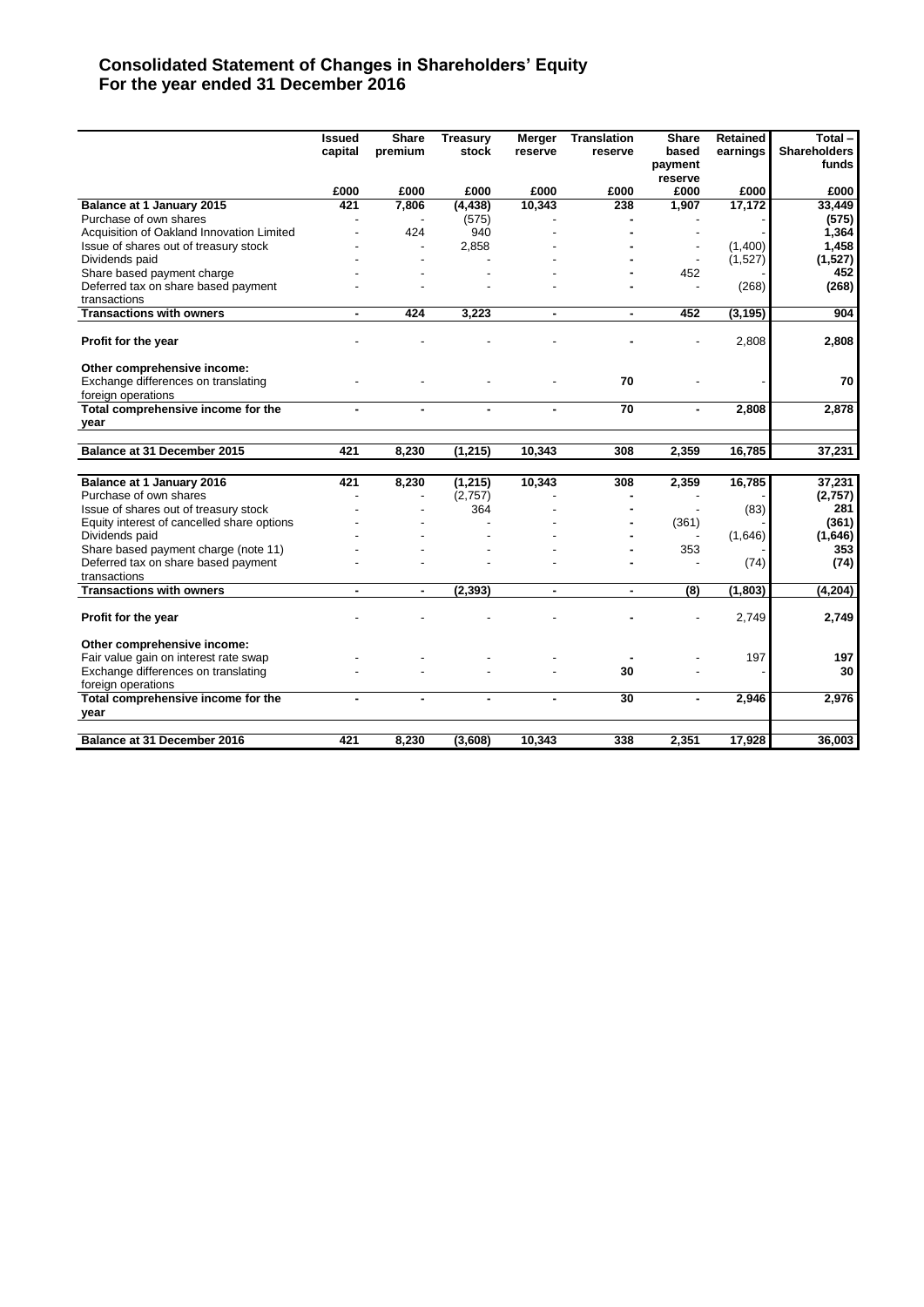# **Consolidated Balance Sheet At 31 December 201 6**

|                                       | <b>Note</b>    | 2016    | 2015     |
|---------------------------------------|----------------|---------|----------|
|                                       |                | £000    | £000     |
| <b>Assets</b>                         |                |         |          |
| <b>Non-current assets</b>             |                |         |          |
| Acquisition related intangible assets | $\overline{7}$ | 5,183   | 6,000    |
| Goodwill                              | $\overline{7}$ | 4,033   | 5,073    |
| Property, plant and equipment         |                | 23,793  | 22,040   |
| Investments                           |                | 50      | 100      |
| Derivative financial assets           |                | 197     |          |
| Deferred tax assets                   | 4              | 287     | 1,324    |
|                                       |                | 33,543  | 34,537   |
| <b>Current assets</b>                 |                |         |          |
| Trade and other receivables           | 8              | 8,219   | 8,980    |
| Current tax asset                     |                | 537     | 472      |
| Cash and cash equivalents             |                | 25,996  | 14,516   |
|                                       |                | 34,752  | 23,968   |
|                                       |                |         |          |
| <b>Total assets</b>                   |                | 68,295  | 58,505   |
|                                       |                |         |          |
| <b>Liabilities</b>                    |                |         |          |
| <b>Current liabilities</b>            |                |         |          |
| Trade and other payables              | 9              | 15,213  | 10,689   |
|                                       | 9              | 1,000   | 1,034    |
| <b>Borrowings</b>                     |                | 16,213  | 11,723   |
| <b>Non-current liabilities</b>        |                |         |          |
|                                       |                |         |          |
| <b>Borrowings</b>                     | 10             | 13,664  | 6,753    |
| Derivative financial liabilities      | 10             |         | 141      |
| Deferred tax liabilities              | 4              | 2,415   | 2,657    |
|                                       |                | 16,079  | 9,551    |
| <b>Total liabilities</b>              |                | 32,292  | 21,274   |
|                                       |                |         |          |
| <b>Net assets</b>                     |                | 36,003  | 37,231   |
|                                       |                |         |          |
| <b>Shareholders' equity</b>           |                |         |          |
| Share capital                         | 11             | 421     | 421      |
| Share premium                         |                | 8,230   | 8,230    |
| <b>Treasury stock</b>                 |                | (3,608) | (1, 215) |
| Merger reserve                        |                | 10,343  | 10,343   |
| <b>Translation reserve</b>            |                | 338     | 308      |
| Share based payment reserve           |                | 2,351   | 2,359    |
| Retained earnings                     |                | 17,928  | 16,785   |
| <b>Total equity</b>                   |                | 36,003  | 37,231   |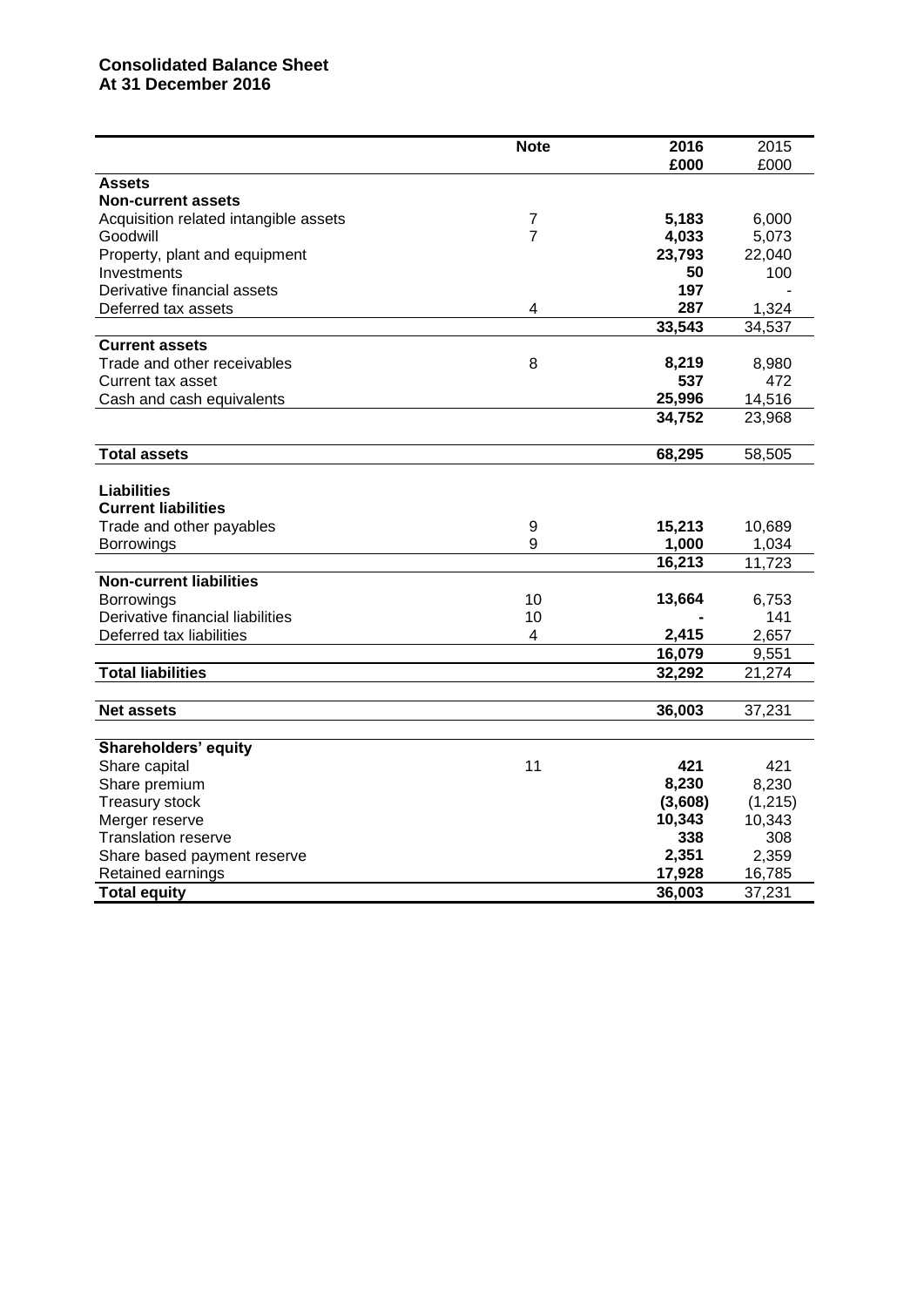# **Consolidated Statement of Cash Flows For the year ended 31 December 2016**

|                                                                | 2016         | 2015      |
|----------------------------------------------------------------|--------------|-----------|
|                                                                | £000         | £000      |
| <b>Operating profit</b>                                        | 3,395        | 2,678     |
| Adjustments for:                                               |              |           |
| Depreciation and amortisation charges                          | 1,562        | 1,114     |
| Loss on disposal of property, plant and equipment              | 57           |           |
| Share based payment charge                                     | 597          | 452       |
| Impairment of goodwill                                         | 1,040        | 1,066     |
| Impairment of cost of investment                               | 50           |           |
| Decrease / (increase) in receivables                           | 675          | (1, 412)  |
| Increase in payables                                           | 4,211        | 1,283     |
| <b>Cash generated from operations</b>                          | 11,587       | 5,188     |
| Finance costs                                                  | (354)        | (326)     |
| UK corporation tax received / (paid)                           | 560          | (9)       |
| Foreign corporation tax (paid) / received                      | (123)        | 2         |
| Cash flows from operating activities                           | 11,670       | 4,855     |
|                                                                |              |           |
| Interest received                                              | $\mathbf{2}$ | 26        |
| Purchase of property, plant and equipment                      | (2, 432)     | (7, 857)  |
| Purchase of subsidiary undertaking, net of cash received       |              | (4,588)   |
| Purchase of interest in associated companies                   |              | (100)     |
| Cash flows used in investing activities                        | (2, 430)     | (12, 519) |
|                                                                |              |           |
| Issue of shares out of treasury                                | 281          | 1,458     |
| Payment in lieu of cancelled share options                     | (605)        |           |
| Repurchase of own shares                                       | (2,757)      | (575)     |
| Dividends paid                                                 | (1,646)      | (1,527)   |
| Proceeds from bank loans                                       | 15,000       |           |
| Repayment of bank loans                                        | (8,000)      | (1,000)   |
| Repayment of interest rate swap                                | (216)        |           |
| Cash flows used in financing activities                        | 2,057        | (1,644)   |
|                                                                |              |           |
| Increase / (decrease) in cash and cash equivalents in the year | 11,297       | (9,308)   |
| Cash and cash equivalents at the beginning of the year         | 14,516       | 23,802    |
| Exchange gains on cash                                         | 183          | 22        |
| Cash and cash equivalents at the end of the year               | 25,996       | 14,516    |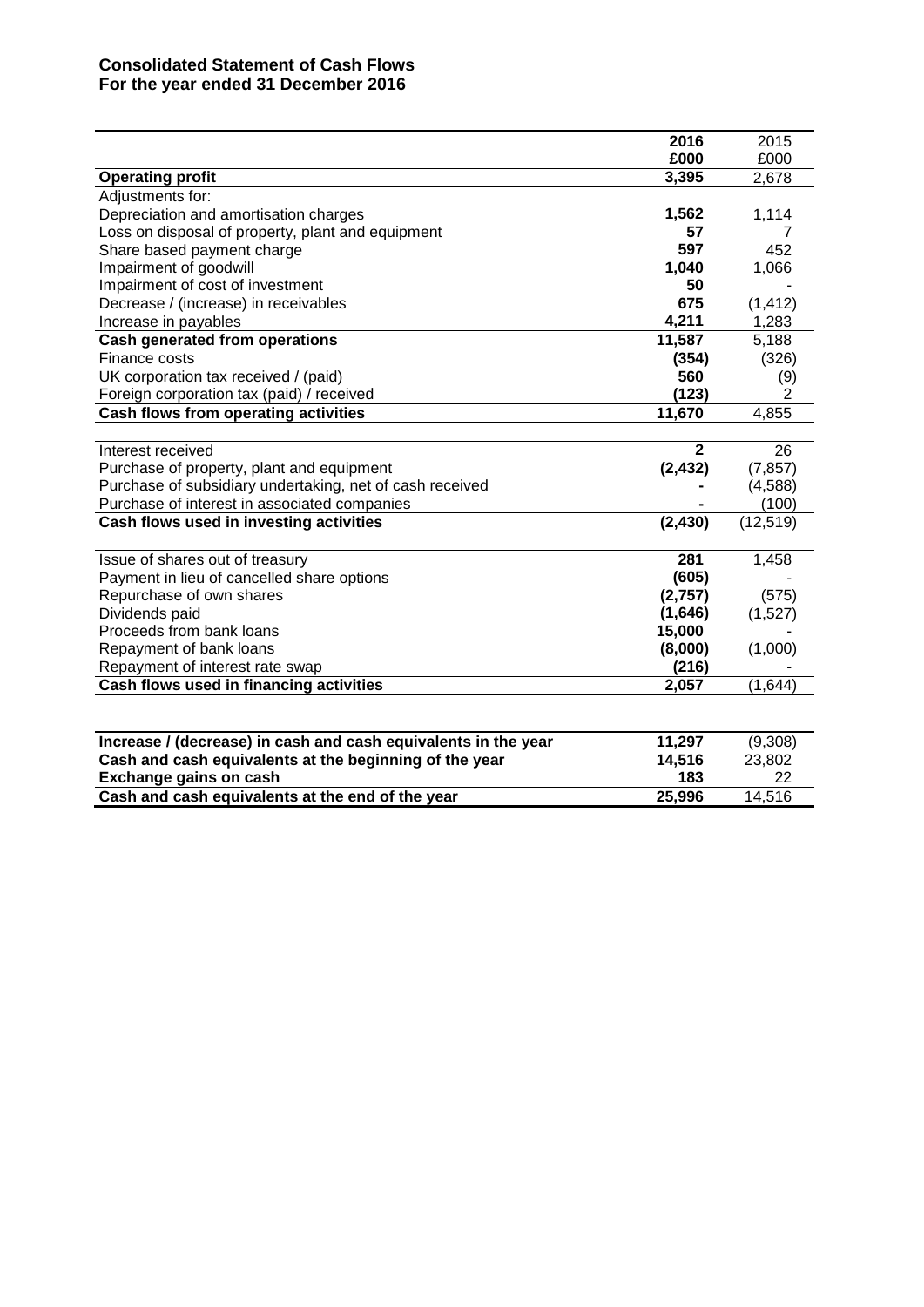## **Extracts from notes to the financial statements**

#### **1. General Information**

Science Group plc (the 'Company') and its subsidiaries (together 'Science Group' or 'Group') form an international science and technology consulting group. The Company is the ultimate parent company in which the results of all Science Group companies are consolidated.

Science Group provides advisory and product development services focused on science and technology initiatives. Our specialist companies, Sagentia, Oakland Innovation, OTM Consulting and Leatherhead Food Research, collaborate with their clients in key vertical markets to deliver returns on technology and R&D investments. Science Group's facilities include R&D centres in Cambridge, UK and Epsom, UK as well as sales and delivery offices in London, UK, Boston, Massachusetts, Houston, Texas and San Francisco.

The Group and Company accounts of Science Group plc were prepared under IFRS as adopted by the European Union, and have been audited by KPMG LLP. Accounts are available from the Company's registered office; Harston Mill, Harston, Cambridge, CB22 7GG.

The Company is incorporated and domiciled in England and Wales under the Companies Act 2006 and has its primary listing on the AIM Market of the London Stock Exchange (SAG.L). The value of Science Group plc shares, as quoted on the London Stock Exchange at 31 December 2016, was 155.1 pence per share (31 December 2015: 138.0 pence).

#### **Alternative performance measures**

The Group uses alternative (non-Generally Accepted Accounting Practice ('non-GAAP')) performance measures of 'adjusted operating profit', 'adjusted earnings per share' and 'net-funds-plus-freeholdproperty-per-share in issue' which are not defined within the International Financial Reporting Standards (IFRS). These are explained as follows:

#### (a) Adjusted operating profit

The Group calculates this measure by making adjustments to exclude certain items from operating profit namely: impairment of goodwill and investments, amortisation of acquisition related intangible assets, acquisition integration costs, share based payment charges and other specified items that meet the criteria to be adjusted.

The criteria for the adjusted items in the calculation of adjusted operating profit is operating income or expenses that are material and either arise from an irregular and significant event or the income/cost is recognised in a pattern that is unrelated to the resulting operational performance. Acquisition integration costs include all costs incurred directly related to the restructuring, relocation and integration of acquired businesses. Adjustments for share based payment charges occurs because: once the cost has been calculated, the Directors cannot influence the share based payment charge incurred in subsequent years; it is understood that many market analysts exclude the cost from their valuation analysis of the business; and the value of the share option to the employee differs considerably in value and timing from the actual cash cost to the Group.

The calculation of this measure is shown on the Consolidated Income Statement.

#### (b) Adjusted earnings per share ('EPS')

The Group calculates this measure by dividing adjusted profit after tax by the weighted average number of shares in issue and the calculation of this measure is disclosed in Note 5. The tax rate applied to calculate the tax charge in this measure is the substantively enacted corporation tax rate for the year which is 20% (2015: 20.3%) which results in a comparable tax charge year on year.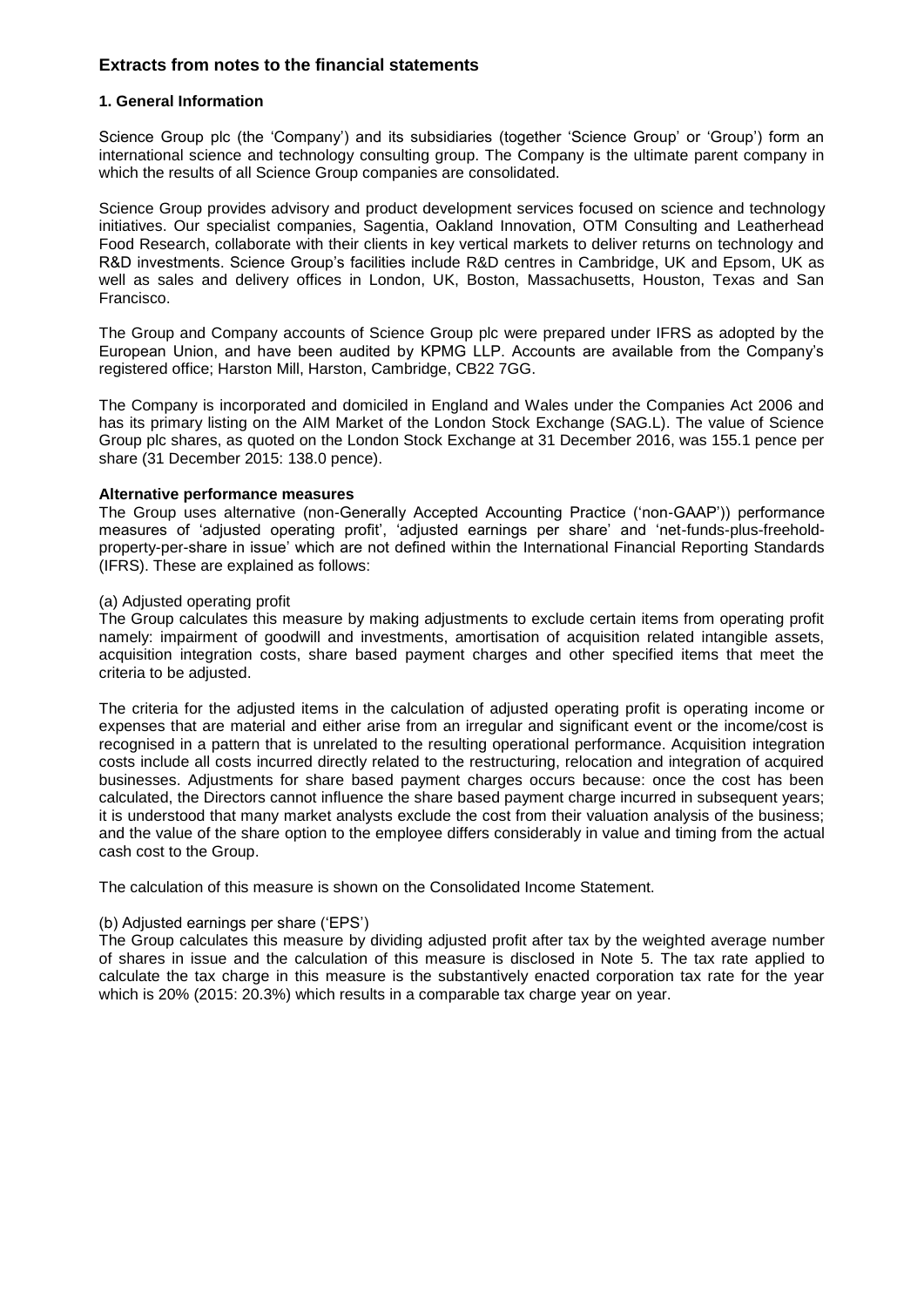#### **1. General Information** (continued) **Alternative performance measures** (continued)

(c) Net-funds-plus-freehold-property-per-share in issue

The Group calculates this measure by dividing the sum of: cash and cash equivalents plus freehold land and buildings less borrowings by the number of shares in issue at the balance sheet date. This is calculated as follows:

|                                                                     |             | Group     |          |
|---------------------------------------------------------------------|-------------|-----------|----------|
| In £000 unless otherwise stated                                     | <b>Note</b> | 2016      | 2015     |
| Cash and cash equivalents                                           |             | 25,996    | 14,516   |
| <b>Borrowings</b>                                                   | 10          | (14, 664) | (7, 787) |
| Net funds                                                           |             | 11,332    | 6.729    |
| Freehold land and buildings                                         |             | 21,882    | 20,894   |
| Net funds plus freehold property                                    |             | 33,214    | 27,623   |
| Number of shares in issue (excluding treasury shares) ('000 shares) |             | 39,329    | 41,060   |
| Net-funds-plus-freehold-property-per-share in issue (pence)         |             | 84.5      | 67.3     |

The Directors believe that disclosing these alternative performance measures enhances shareholders' ability to evaluate and analyse the underlying financial performance of the Group. Specifically, the adjusted operating profit measure is used internally in order to assess the underlying operational performance of the Group, aid financial, operational and commercial decisions and in determining employee compensation. The adjusted EPS measure allows the shareholder to understand the underlying value generated by the Group on a per share basis. The measure of net-funds-plus-freeholdproperty-per-share in issue is intended to assist shareholders in understanding the component of the market value of the shares that is attributable to these assets held by the Group. As such, the Board considers these measures enhance shareholders' understanding of the Group results and should be considered alongside the IFRS measures.

#### **2. Segment information**

Science Group is organised on a worldwide basis into two segments, Core Business and Non-Core Business. 'Core Business' services revenue includes all consultancy fees for services operations. 'Core Business' other revenue includes recharged materials and expenses and product/licence revenue generated directly from all 'Core Business' activities. 'Non-Core Business' activities include rental income from Harston Mill and income from the provision of external IT services. The segmental analysis is reviewed to operating profit. Other resources are shared across the Group.

| Year ended 31 December 2016                      | Core            | <b>Non-Core</b> | Total    |
|--------------------------------------------------|-----------------|-----------------|----------|
|                                                  | <b>Business</b> | <b>Business</b> |          |
|                                                  | £000            | £000            | £000     |
| Services revenue                                 | 34,228          | 36              | 34,264   |
| Third party property income                      |                 | 1,079           | 1,079    |
| Other                                            | 1,556           |                 | 1,556    |
| Revenue                                          | 35,784          | 1,115           | 36,899   |
|                                                  |                 |                 |          |
| <b>Adjusted operating profit</b>                 | 6,121           | 95              | 6,216    |
| Amortisation and impairment of intangible assets | (1, 857)        |                 | (1, 857) |
| Impairment of other investments                  | (50)            |                 | (50)     |
| Acquisition integration costs                    | (317)           |                 | (317)    |
| Share based payments                             | (597)           |                 | (597)    |
| <b>Operating profit</b>                          | 3,300           | 95              | 3,395    |
| Finance charges (net)                            |                 |                 | (427)    |
| Profit before income tax                         |                 |                 | 2,968    |
| Income tax charge                                |                 |                 | (219)    |
| Profit for the year                              |                 |                 | 2,749    |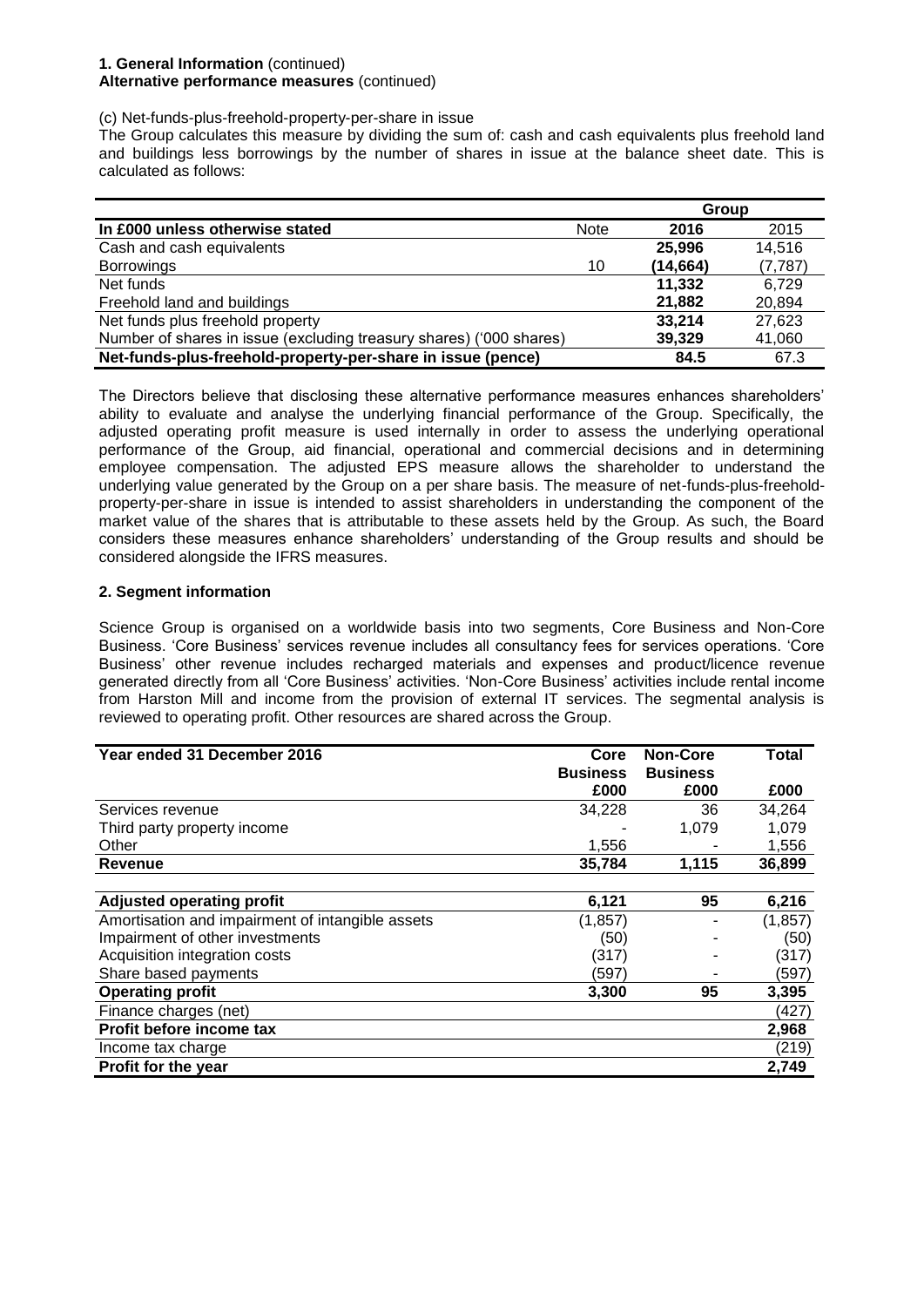# **2. Segment information (continued)**

| Year ended 31 December 2015                      | Core            | <b>Non-Core</b> | <b>Total</b> |
|--------------------------------------------------|-----------------|-----------------|--------------|
|                                                  | <b>Business</b> | <b>Business</b> |              |
|                                                  | £000            | £000            | £000         |
| Services revenue                                 | 28,691          | 55              | 28,746       |
| Third party property income                      |                 | 1,073           | 1,073        |
| Other                                            | 1,401           |                 | 1,401        |
| <b>Revenue</b>                                   | 30,092          | 1,128           | 31,220       |
|                                                  |                 |                 |              |
| <b>Adjusted operating profit</b>                 | 5,286           | 38              | 5,324        |
| Amortisation and impairment of intangible assets | (1,660)         |                 | (1,660)      |
| Acquisition integration costs                    | (534)           | ۰               | (534)        |
| Share based payment charge                       | (452)           |                 | (452)        |
| <b>Operating profit</b>                          | 2.640           | 38              | 2,678        |
| Finance charges (net)                            |                 |                 | (238)        |
| Profit before income tax                         |                 |                 | 2,440        |
| Income tax credit                                |                 |                 | 368          |
| <b>Profit for the year</b>                       |                 |                 | 2,808        |

## **Geographical segments**

Revenue and non-current assets (excluding deferred tax assets) by geographical area are as follows:

|                          | 2016    |                | 2015    |         |
|--------------------------|---------|----------------|---------|---------|
|                          |         | Non-           |         | Non-    |
|                          |         | current        |         | current |
|                          | Revenue | assets         | Revenue | assets  |
|                          | £000    | £000           | £000    | £000    |
|                          |         |                |         |         |
| United Kingdom           | 10,324  | 33,213         | 7,616   | 33,213  |
| Other European countries | 9,739   | $\blacksquare$ | 5,409   |         |
| North America            | 15,710  | 3              | 17,244  |         |
| Other                    | 1,126   | $\blacksquare$ | 951     |         |
| <b>Total</b>             | 36,899  | 33,256         | 31,220  | 33,213  |

For the purpose of the analysis of revenue, geographical markets are defined as the country or area in which the client is based. Non-current assets are allocated based on their physical location.

In 2016 and 2015, there was no single customer that accounted for 10% or more of the Group's revenues.

#### **3. Income tax**

The tax (charge) / credit comprises:

| Year ended 31 December                                   | 2016  | 2015  |
|----------------------------------------------------------|-------|-------|
|                                                          | £000  | £000  |
| Current taxation                                         | (131) | (114) |
| Current taxation – adjustment in respect of prior years  | (42)  | (9)   |
| Deferred taxation (Note 4)                               | (657) | (334) |
| Deferred taxation – adjustment in respect of prior years | (64)  | 37    |
| R&D tax credit                                           | 675   | 788   |
|                                                          | (219) | 368   |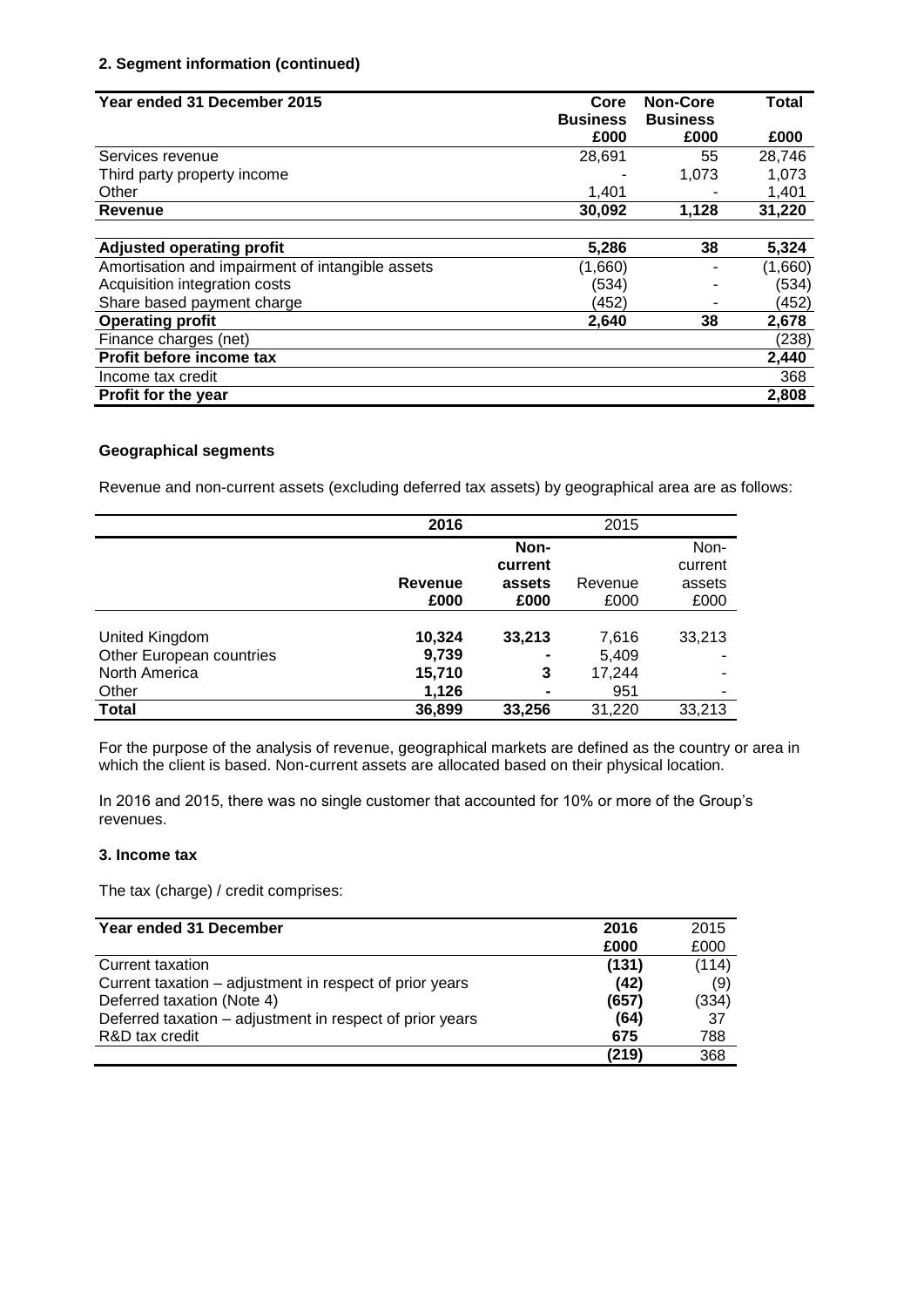#### **3. Income tax (continued)**

The tax on Science Group's profit before tax differs from the theoretical amount that would arise using the weighted average statutory tax rate applicable to profits of the consolidated companies as follows:

|                                                           | 2016  | 2015  |
|-----------------------------------------------------------|-------|-------|
|                                                           | £000  | £000  |
| Profit before tax                                         | 2,968 | 2,440 |
| Tax calculated at domestic tax rates applicable to        |       | (494) |
| profits/(losses) in the respective countries              | (594) |       |
| Expenses not deductible for tax purposes                  | (457) | (216) |
| Adjustment in respect of prior years – current tax        | (42)  | (9)   |
| Adjustment in respect of prior years – deferred tax       | (64)  |       |
| Movement in deferred tax due to change in tax rate        | 117   | 86    |
| Share scheme movements                                    | 38    | 605   |
| Current year losses for which no deferred tax asset was   |       | (392) |
| recognised                                                |       |       |
| Prior year losses used in the current year which were not |       |       |
| previously recognised                                     | 106   |       |
| R&D taxation credit                                       | 675   | 788   |
| Tax credit/(charge)                                       | (219) | 368   |

The weighted average statutory applicable tax rate was 20.0% (2015: 20.3%).

The Group claims Research and Development tax credits under both the R&D expenditure credit scheme and the Small or Medium-sized Scheme. In previous financial years, the R&D tax credit have been provided for on a cash basis due to uncertainties with respect to estimating the amounts involved. The R&D tax credit provided in the year ended 31 December 2016 relates to the claims for the 2015 and 2016 financial years recognised on an accruals basis (2015: 2013 and 2014 financial years recognised on a cash basis). In future years, the R&D tax credit will be provided for in the year to which the R&D tax credit relates and based on a reasonable estimate of the amounts involved.

#### **4. Deferred tax**

The movement in deferred tax assets and liabilities during the year by each type of temporary difference is as follows

|                          | Accelerated<br>capital<br>allowances<br>£000 | Tax<br>losses<br>£000 | <b>Share based</b><br>payment<br>£000 | <b>Acquisition</b><br>related<br>intangible<br>assets<br>£000 | Other<br>temporary<br>differences<br>£000 | Total<br>£000 |
|--------------------------|----------------------------------------------|-----------------------|---------------------------------------|---------------------------------------------------------------|-------------------------------------------|---------------|
| At 1 January 2015        | (2,007)                                      | 1,639                 | 675                                   | (172)                                                         | 50                                        | 185           |
| Acquisition of           |                                              |                       |                                       |                                                               |                                           |               |
| subsidiaries in the year |                                              |                       |                                       | (953)                                                         |                                           | (953)         |
| Charged to the income    |                                              |                       |                                       |                                                               |                                           |               |
| statement                | 35                                           | (315)                 |                                       |                                                               | (7)                                       | (297)         |
| Charged to equity        |                                              |                       | (10)                                  |                                                               |                                           | (268)         |
| At 31 December 2015      | (1, 972)                                     | 1,324                 | 397                                   | (1, 125)                                                      | 43                                        | (1, 333)      |
| Charged to the income    |                                              |                       |                                       |                                                               |                                           |               |
| statement                | 188                                          | (973)                 | (28)                                  | 189                                                           | (33)                                      | (657)         |
| Charged to the income    |                                              |                       |                                       |                                                               |                                           |               |
| statement (prior year    |                                              |                       |                                       |                                                               |                                           |               |
| adjustment)              |                                              | (64)                  |                                       |                                                               |                                           | (64)          |
| Charged to equity        |                                              |                       | (74)                                  |                                                               |                                           | (74)          |
| At 31 December 2016      | (1,784)                                      | 287                   | 295                                   | (936)                                                         | 10                                        | (2, 128)      |

Deferred tax assets are recognised for tax loss carry-forwards to the extent that the realisation of the related tax benefit through the future taxable profits is probable. Deferred tax liabilities are recognised against accelerated capital allowances. The Group has available tax losses of approximately £11.8 million (2015: £17.0 million) and these losses do not expire.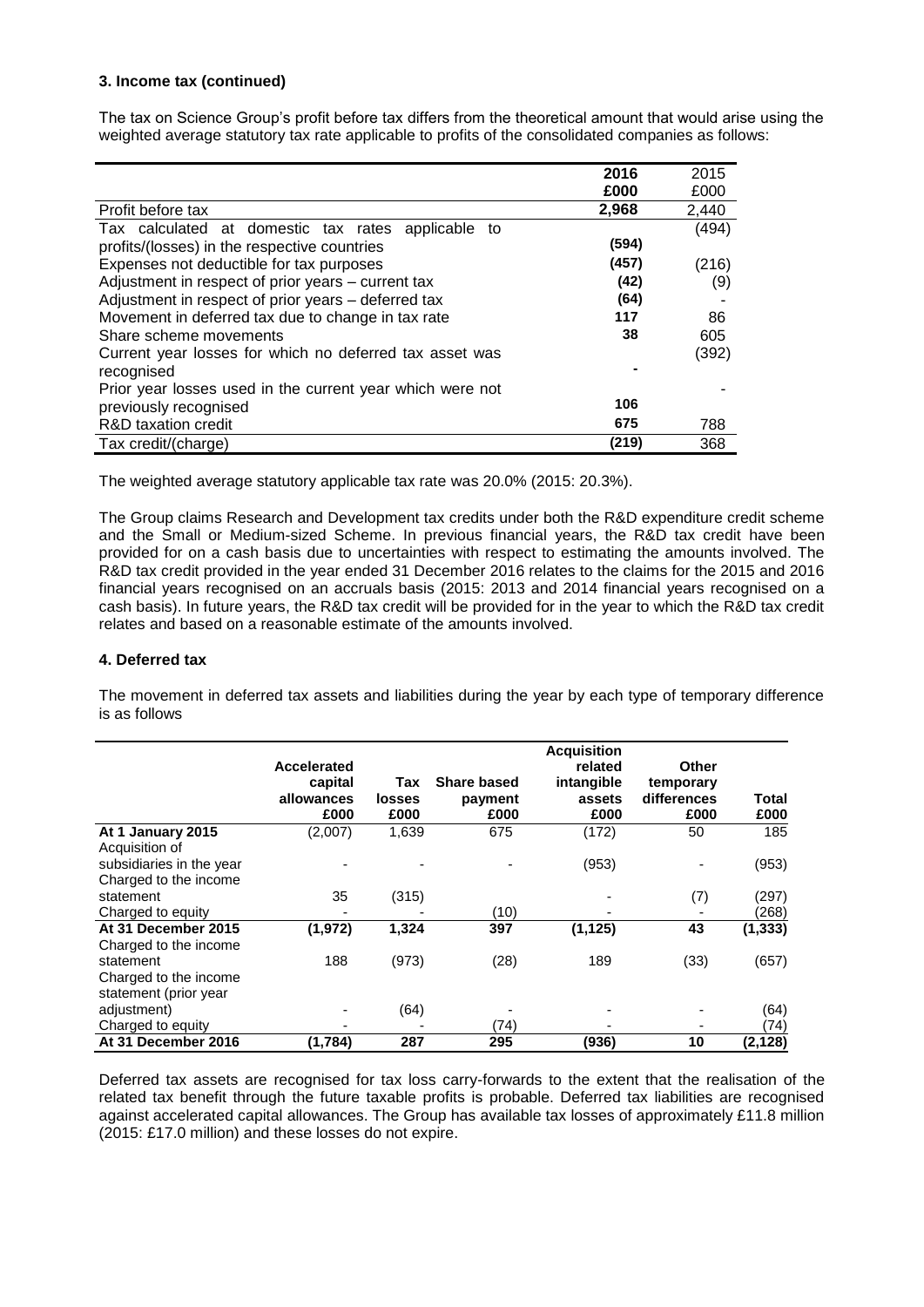#### **5. Earnings per share**

The calculation of earnings per share is based on the following result and numbers of shares:

|                                       |                     | 2016                |       |              | 2015                |           |
|---------------------------------------|---------------------|---------------------|-------|--------------|---------------------|-----------|
|                                       | <b>Profit after</b> | Weighted<br>average | Pence | Profit after | Weighted<br>average |           |
|                                       | tax                 | number of           | per   | tax          | number of           | Pence     |
|                                       | £000                | shares              | share | £000         | shares              | per share |
| Basic earnings per ordinary share     | 2,749               | 40,542,379          | 6.8   | 2.808        | 39,228,135          | 7.2       |
| Effect of dilutive potential ordinary | $\blacksquare$      | 1,094,273           | (0.2) | ٠            | 1.911.427           | (0.4)     |
| shares: share options                 |                     |                     |       |              |                     |           |
| Diluted earnings per ordinary share   | 2,749               | 41,636,652          | 6.6   | 2,808        | 41,139,562          | 6.8       |

Only the share options granted are dilutive. The number of shares in issue (excluding treasury shares) at 31 December 2016 is 39,328,794 (2015: 41,060,006).

The calculation of adjusted earnings per share is as follows:

|                                                                | 2016                                     |                                            |                              | 2015                                     |                                            |                    |
|----------------------------------------------------------------|------------------------------------------|--------------------------------------------|------------------------------|------------------------------------------|--------------------------------------------|--------------------|
|                                                                | Adjusted*<br>profit after<br>tax<br>£000 | Weighted<br>average<br>number of<br>shares | <b>Pence</b><br>per<br>share | Adjusted*<br>profit after<br>tax<br>£000 | Weighted<br>average<br>number of<br>shares | Pence<br>per share |
| Basic earnings per ordinary share                              | 4.631                                    | 40,542,379                                 | 11.4                         | 4,056                                    | 39,228,135                                 | 10.3               |
| Effect of dilutive potential ordinary<br>shares: share options |                                          | 1,094,273                                  | (0.3)                        | ۰                                        | 1.911.427                                  | (0.4)              |
| Diluted earnings per ordinary share                            | 4,631                                    | 41,636,652                                 | 11.1                         | 4,056                                    | 41,139,562                                 | 9.9                |

\*Calculation of adjusted profit after tax:

| Group                                                             | 2016     | 2015    |
|-------------------------------------------------------------------|----------|---------|
|                                                                   | £000     | £000    |
| Adjusted operating profit                                         | 6,216    | 5,324   |
| Finance income                                                    |          | 88      |
| Finance costs                                                     | (429)    | (326)   |
| Adjusted profit before tax                                        | 5.789    | 5,086   |
| Tax charge at substantively enacted tax rate of 20% (2015: 20.3%) | (1, 158) | (1,030) |
| Adjusted profit after tax                                         | 4.631    | 4,056   |

#### **6. Dividends**

The proposed final dividend for 2015 of 4.0 pence per share was approved by the Board on 19 May 2016. An amount of £1.6 million was recognised as a distribution to equity holders in the year ended 31 December 2016.

The Board has proposed a final dividend for 2016 of 4.2 pence per share. The dividend is subject to approval by shareholders at the Annual General Meeting and the expected cost of £1.7 million has not been included as a liability as at 31 December 2016.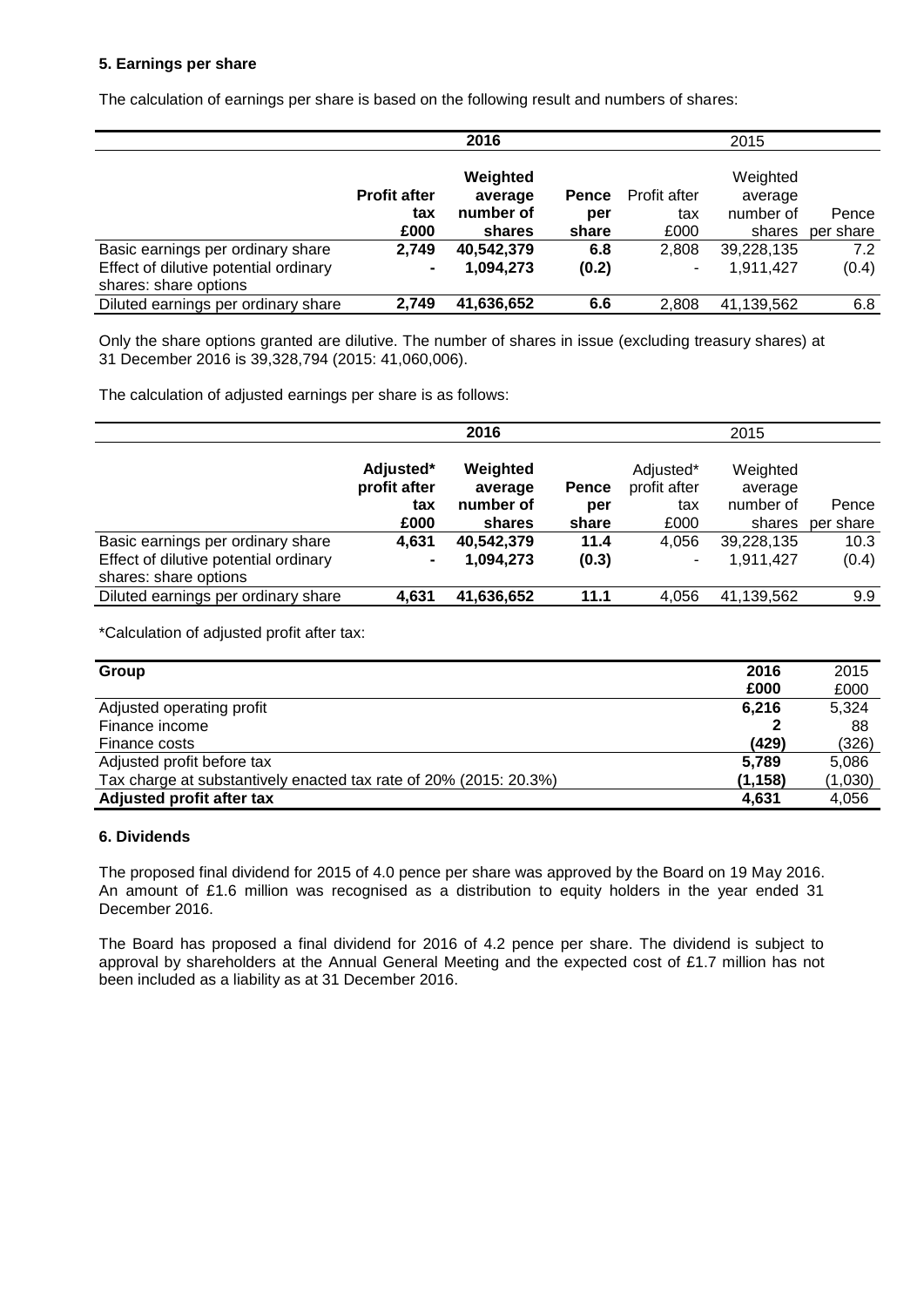|                                            | <b>Customer</b><br>contracts and<br>relationships | Goodwill       | <b>Total</b> |
|--------------------------------------------|---------------------------------------------------|----------------|--------------|
|                                            | £000                                              | £000           | £000         |
| Cost                                       |                                                   |                |              |
| At 1 January 2015                          | 2,167                                             | 3,577          | 5,744        |
| Acquisitions through business combinations | 4,727                                             | 2,681          | 7,408        |
| At 31 December 2015 and 31 December 2016   | 6,894                                             | 6,258          | 13,152       |
| <b>Accumulated amortisation</b>            |                                                   |                |              |
| At 1 January 2015                          | (293)                                             |                | (293)        |
| Amortisation charged in year               | (594)                                             |                | (594)        |
| At 31 December 2015                        | (887)                                             |                | (887)        |
| Amortisation charged in year               | (817)                                             |                | (817)        |
| At 31 December 2016                        | (1,704)                                           | $\blacksquare$ | (1, 704)     |
| <b>Accumulated impairment</b>              |                                                   |                |              |
| At 1 January 2015                          | (7)                                               | (119)          | (126)        |
| Impairment losses for the year             |                                                   | (1,066)        | (1,066)      |
| At 31 December 2015                        | (7)                                               | (1, 185)       | (1, 192)     |
| Impairment losses for the year             |                                                   | (1,040)        | (1,040)      |
| At 31 December 2016                        | (7)                                               | (2,225)        | (2,232)      |
|                                            |                                                   |                |              |
| <b>Carrying amount</b>                     |                                                   |                |              |
| At 31 December 2015                        | 6,000                                             | 5,073          | 11,073       |
| At 31 December 2016                        | 5,183                                             | 4,033          | 9,216        |

Reconciliation of amortisation and impairment to the Consolidated Income Statement:

|                                                  | 2016    | 2015    |
|--------------------------------------------------|---------|---------|
|                                                  | £000    | £000    |
| Amortisation of intangible assets                | (817)   | (594)   |
| Impairment of goodwill relating to OTM           | (1.040) | (1,066) |
| Amortisation and impairment of intangible assets | (1,857) | .,660)  |

Goodwill and acquisition related intangible assets recognised arose from acquisitions during 2013 and 2015. The discount rates used for goodwill impairment reviews and the carrying amount of goodwill is allocated as follows:

|                       | 2016          |       | 2015          |       |
|-----------------------|---------------|-------|---------------|-------|
|                       | Pre tax       |       | Pre tax       |       |
|                       | discount rate | £000  | discount rate | £000  |
| <b>OTM Consulting</b> | 11.2%         | 1.352 | $12.1\%$      | 2,392 |
| Oakland Innovation    | 11.0%         | 2.031 | 12.1%         | 2,031 |
| Leatherhead Research  | 11.0%         | 650   | 12.1%         | 650   |
|                       |               | 4.033 |               | 5,073 |

#### **Impairment review of goodwill**

The Group tests goodwill annually for impairment or more frequently if there are indications that goodwill might be impaired. The recoverable amounts of the CGUs are determined from value in use. The key assumptions for the value in use calculations are those regarding the discount rates, growth rates and operating profit margins.

The Group prepares the cash flow forecasts derived from the most recent financial plan approved by the Board and extrapolates cash flows for the following three years based on forecast rates of growth or decline in revenue by the CGU. The operating profit margin for the CGU that is incorporated in the cash flow forecasts is derived from the most recent financial plan approved by the Board.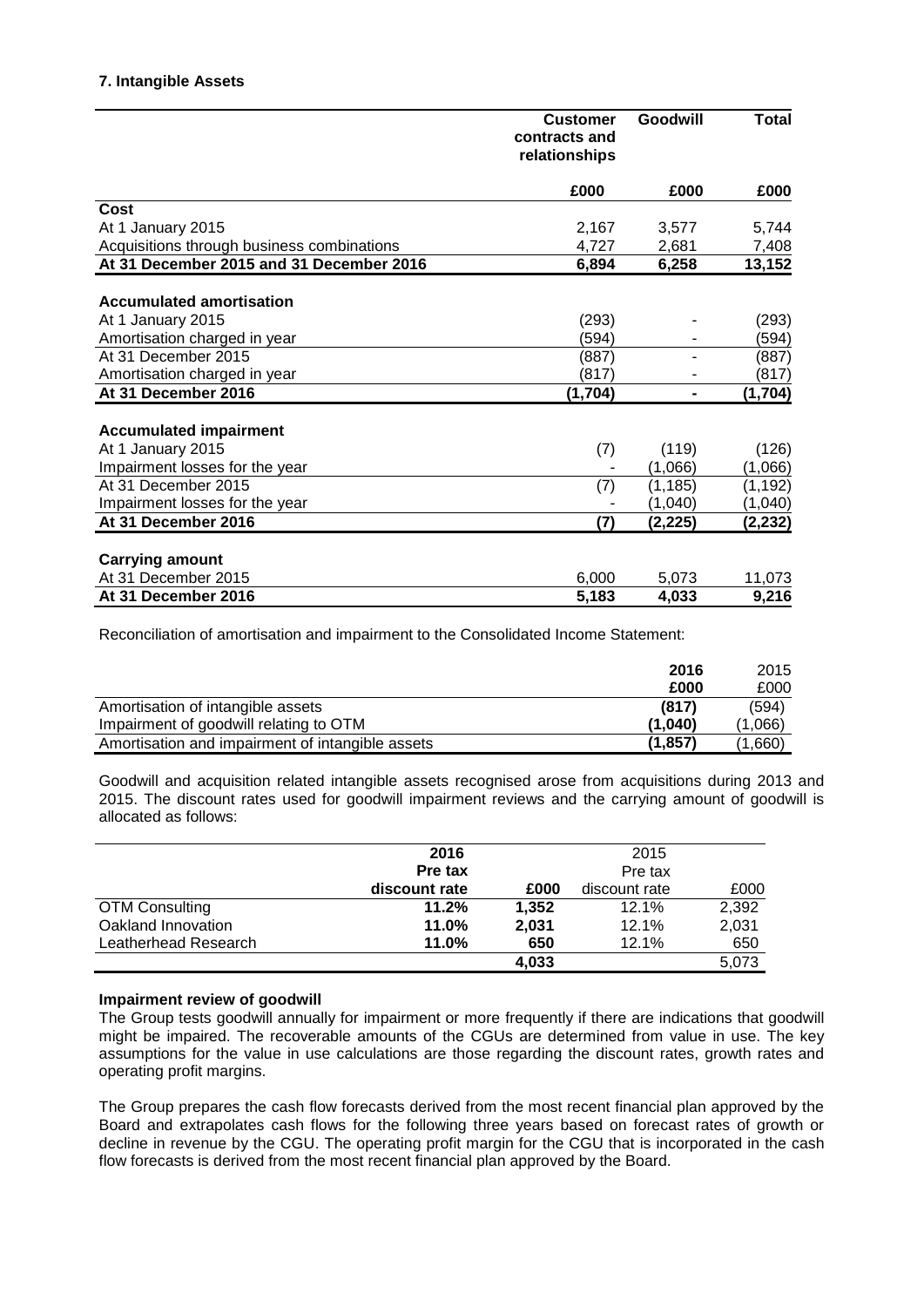#### **7. Intangible Assets** (continued) **Impairment review of goodwill** (continued)

The Group monitors its post-tax Weighted Average Cost of Capital and those of its competitors using market data. In considering the discount rates applying to CGUs, the Directors have considered the relative sizes, risks and the inter-dependencies of its CGUs. The impairment reviews use a discount rate adjusted for pre-tax cash flows and are included in the table above.

### **Impairment testing for the OTM Consulting CGU**

The annual impairment test on goodwill resulted in an impairment of £1.0 million (2015: £1.1 million) for goodwill relating to OTM Consulting for the year ended 31 December 2016 which is included within the Core Business segment. This has arisen from a sustained deterioration in the oil and gas market that has continued longer than previously anticipated resulting in a reduction in forecast net future cash flows. The recoverable amount of the OTM Consulting cash generating unit ('CGU') was £2.8 million (2015: £4.1 million) and was measured on the basis of value in use estimated using discounted cash flows.

The key assumptions used in the estimation of the recoverable amount are set out below. The values assigned to the key assumptions represent management's assessment of future trends in the oil and gas industry and have been based on historical data from internal sources.

| <b>UTM CONSUITING COU</b>                                                 |       |           |
|---------------------------------------------------------------------------|-------|-----------|
|                                                                           | 2016  | 2015      |
| Rate of growth/(decline) in revenue (average of next 4 years)             | 10.9% | $(2.5)\%$ |
| Rate of increase/(reduction) in operating costs (average of next 4 years) | 3.8%  | (1.7)%    |
| Terminal value growth rate                                                | 2.25% | 2.25%     |

The growth rates used are based on internal forecasts which reflect management's best estimate of the future forecasts. The terminal growth rate was determined based on management's estimate of the longterm compound annual EBIT growth rate, based on market data.

## **8. Trade and other receivables**

**OTM Consulting CGU**

|                                  | 2016  | 2015  |
|----------------------------------|-------|-------|
|                                  | £000  | £000  |
| <b>Current assets:</b>           |       |       |
| Trade receivables                | 7,297 | 7,187 |
| Provision for impairment         | (97)  | (116) |
| Trade receivables - net          | 7,200 | 7,071 |
| Amounts recoverable on contracts | 356   | 208   |
| Other receivables                | 14    | 19    |
| <b>VAT</b>                       |       | 1,129 |
| Prepayments                      | 649   | 553   |
|                                  | 8,219 | 8,980 |

#### **9. Current liabilities**

|                                    | 2016   | 2015   |
|------------------------------------|--------|--------|
|                                    | £000   | £000   |
| Trade and other payables - current |        |        |
| Payments received on account       | 8,584  | 5,342  |
| Trade payables                     | 765    | 639    |
| Other taxation and social security | 941    | 719    |
| VAT                                | 367    |        |
| Deferred income                    | 895    | 830    |
| Accruals                           | 3,661  | 3,159  |
|                                    | 15,213 | 10,689 |
| <b>Borrowings</b>                  | 1,000  | 1,034  |
|                                    | 16,213 | 11,723 |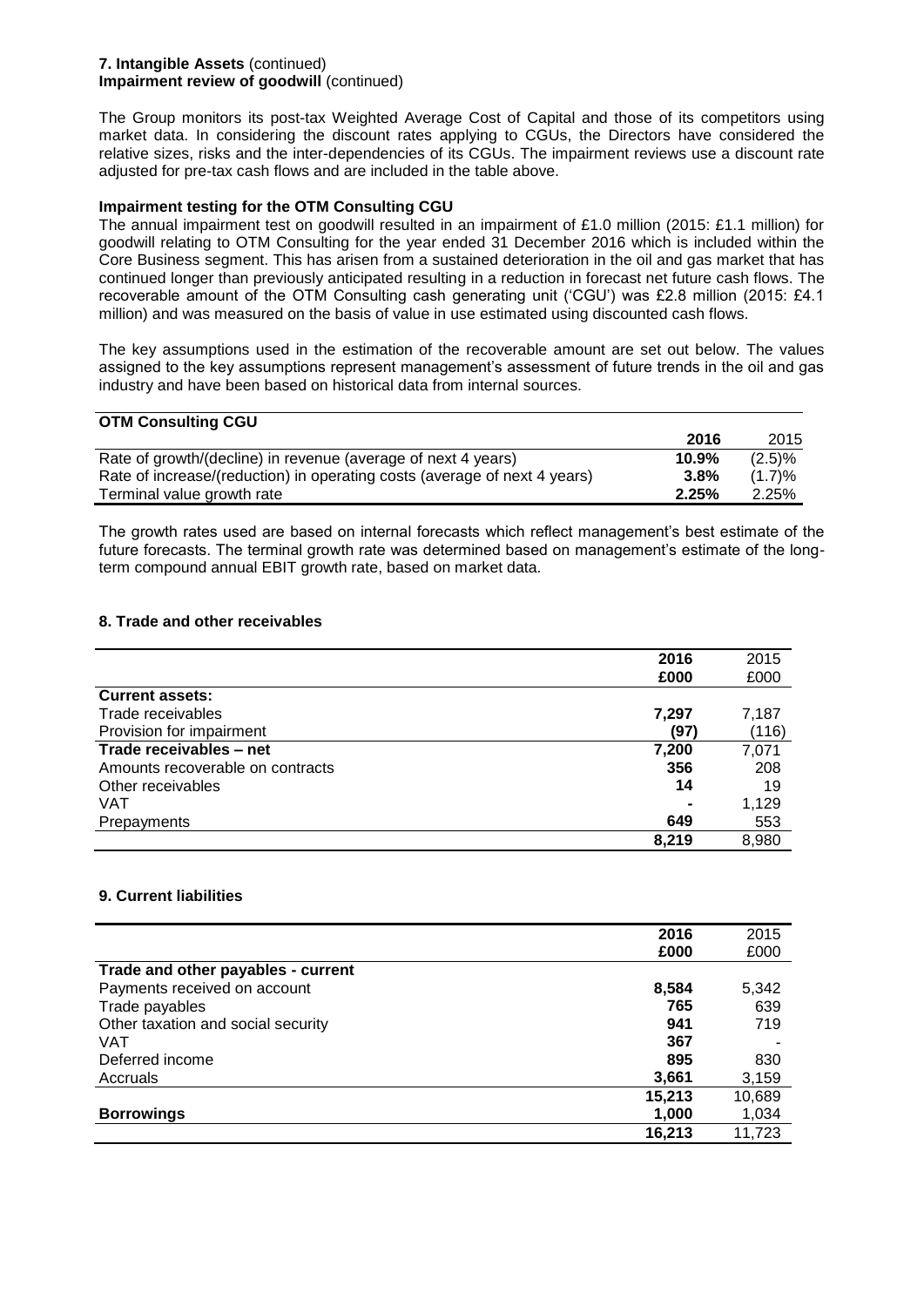|                                 | 2016           | 2015  |
|---------------------------------|----------------|-------|
|                                 | £000           | £000  |
|                                 |                |       |
| <b>Borrowings</b>               | 13,664         | 6,753 |
| Interest rate swap              | $\blacksquare$ | 141   |
| Deferred income tax liabilities | 2.415          | 2,657 |
|                                 | 16,079         | 9,551 |

#### **11. Called-up share capital**

|                                    | 2016          | 2015                  |
|------------------------------------|---------------|-----------------------|
|                                    | £000          | £000                  |
| Allotted, called-up and fully paid |               |                       |
| Ordinary shares of £0.01 each      | 421           | 421                   |
|                                    | <b>Number</b> | <b>Number</b>         |
| Allotted, called-up and fully paid |               |                       |
| Ordinary shares of £0.01 each      |               | 42,062,035 42,062,035 |

The allotted, called-up and fully paid share capital of the Company as at 31 December 2016 was 42,062,035 shares (2015: 42,062,035) and the total number of ordinary shares in issue (excluding treasury shares) was 39,328,794 (2015: 41,060,006). A reconciliation of treasury shares held by the Company is as follows:

|                                                                     | Company       |             |
|---------------------------------------------------------------------|---------------|-------------|
| <b>Reconciliation of treasury shares</b>                            | 2016          | 2015        |
|                                                                     | <b>Number</b> | Number      |
| At beginning of year                                                | 1,002,029     | 4,725,420   |
| Purchase of own shares                                              | 2,115,000     | 405,000     |
| Settlement of share options                                         | (383, 788)    | (3,085,058) |
| Treasury shares issued as settlement of a liquidated sum of cash    |               | (1,043,333) |
| consideration as part of the purchase of Oakland Innovation Limited |               |             |
| satisfied by the sale of treasury shares                            |               |             |
| At end of year                                                      | 2,733,241     | 1,002,029   |

It is the intention of the Company to hold the treasury shares for the purpose of settling employee share schemes and for settling liquidated sums of cash consideration in any future business acquisitions, and in limited circumstances to satisfy shareholder demand which market liquidity is unable to meet. No dividend or other distribution may be made to the Company in respect of the treasury shares.

During 2016, the Remuneration Committee made an offer to eligible employees of outstanding vested (or to vest in 2016) grants under the Unapproved Scheme and Performance Share Plan (limited to awards of up to 15,000 options), to buy out the share option for approximately the net realisable value. In aggregate, acceptances of the offer accounted for 1.0 million share options at an aggregate cash cost of £0.6 million paid in August 2016, and a one-off charge of £0.2 million, included within share based payments. No Director had any share options that were eligible.

The total charge relating to employee share based payment plans, all of which related to equity-settled share based payment transactions, was as follows:

|                                               | 2016 | 2015 |
|-----------------------------------------------|------|------|
|                                               | £000 | £000 |
| Equity settled share based payment charge     | 353  | 452  |
| Accelerated charge due to cancelation in year | 244  |      |
|                                               | 597  | 452  |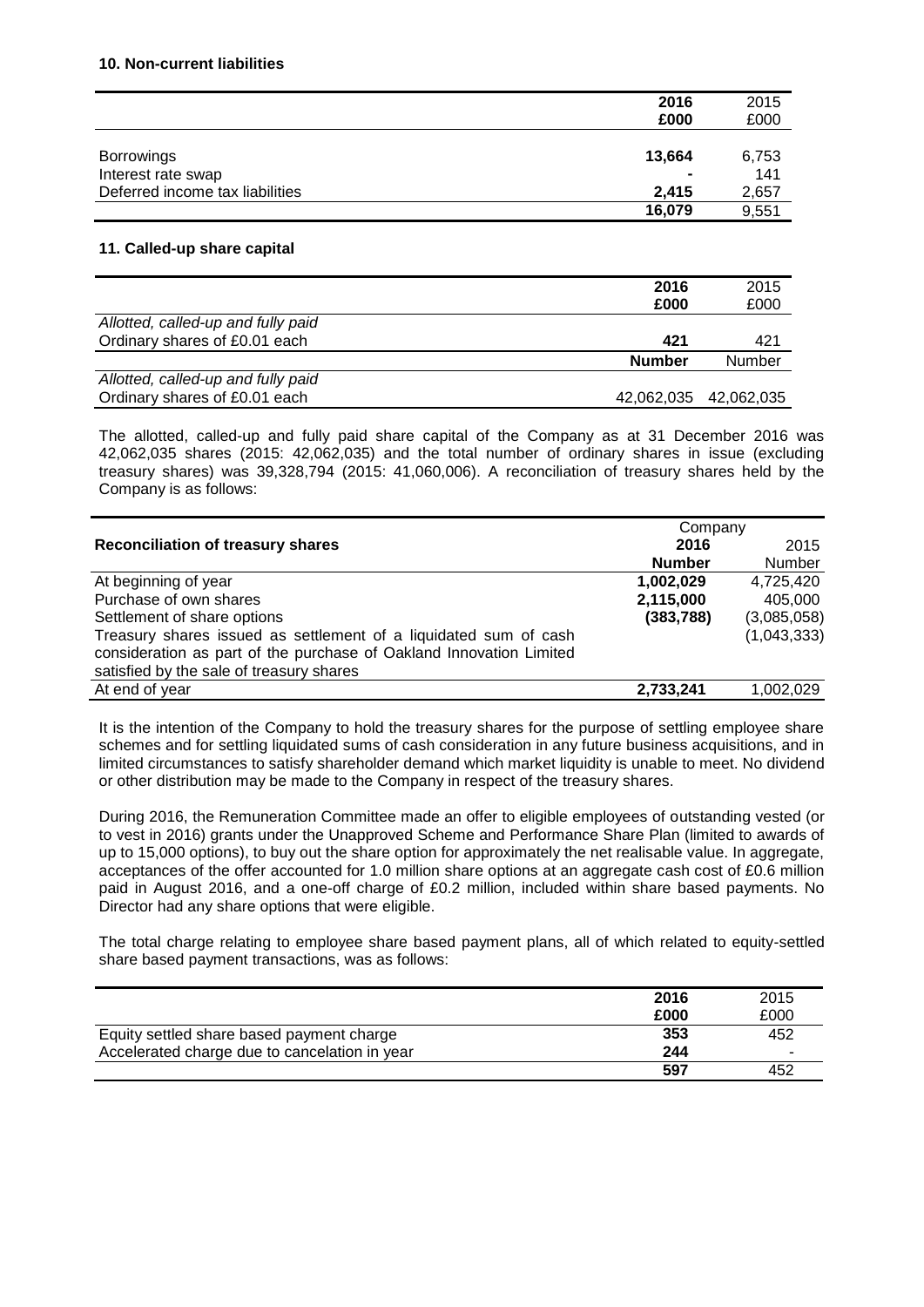#### **11. Called-up share capital** (continued)

During 2015, 2,500,000 treasury shares were issued at a price of 40.0 pence per share in settlement of the exercise of share options by Martyn Ratcliffe, Chairman of Science Group plc. These share options were specifically approved by independent shareholders in relation to Mr Ratcliffe's 2010 investment. Mr Ratcliffe had held these options for over five years and exercised them in order to provide liquidity in the Company's shares to satisfy demand from independent institutional shareholders. The exercise used the cashless exercise mechanism approved by shareholders at the AGM in 2013, with 1,600,000 shares sold in the market to fund the option price and partially satisfy tax obligations arising from this option exercise. The remaining 900,000 shares have been retained by Mr Ratcliffe. As a result, Mr Ratcliffe's shareholding as a percentage of the total issued share capital remains similar to that prior to this option exercise and the net cash effect is that Mr Ratcliffe made a further investment of approximately £100,000 in the Company. At 31 December 2015, Mr Ratcliffe has no other share options in the Company.

#### **12. Borrowings**

|                         | 2016   | 2015  |
|-------------------------|--------|-------|
|                         | £000   | £000  |
| <b>Non-current</b>      |        |       |
| Bank borrowings         | 13,664 | 6,750 |
| Other borrowings        |        |       |
|                         | 13,664 | 6,753 |
| <b>Current</b>          |        |       |
| Bank borrowings         | 1,000  | 1,000 |
| Other borrowings        |        | 34    |
|                         | 1,000  | 1,034 |
| <b>Total borrowings</b> | 14,664 | 7,787 |

During the year ended 31 December 2016, the Group entered into a new 10 year fixed term loan of £15 million which is secured on the freehold properties of the Group and on which interest is payable based on LIBOR plus 2.6% margin. The repayment profile of the loan is £1 million per annum over the term with the remaining £5 million repaid on expiry of the loan in 2026. Costs directly associated with entering into the loan of £90,000 were incurred, have been offset against the balance outstanding and are being amortised over the period of the loan.

The new term loan has no operating covenants while the Group net bank debt is less than £10 million. If this threshold is crossed, two conditions apply: a financial covenant, measured half-yearly on a 12 month rolling basis, such that annual EBITDA must exceed 1.25 times annual debt servicing (capital and interest); and a security covenant whereby the loan to value ('LTV') ratio of the securitised properties must remain below 75%. If either of these conditions is breached, a remedy period of 6 months is provided, during which time the EBITDA or LTV condition can be remedied or the net bank debt can be reduced to less than £10 million.

The balance outstanding on the previous loan was repaid in full.

In order to address interest rate risk, the Group entered into phased interest rate swaps in order to fully hedge the loan resulting in a 10-year fixed effective interest rate of 3.5%. The Group has adopted hedge accounting for the interest rate swap under IAS 39, Financial Instruments, and the gain on change in fair value of the interest rate swaps entered into in 2016 of £197,000 (2015: £nil) was recognised directly within equity. The settlement of the previous interest rate swap with the release of the previously recognised liability has resulted in a net loss of £75,000 in the Consolidated Income Statement in the year ended 31 December 2016 (2015: gain of £62,000).

The fair value of the swap at 31 December 2016 was an asset of £197,000 (2015: liability of £141,000).

#### **13. Post balance sheet events**

There are no post balance sheet events to disclose.